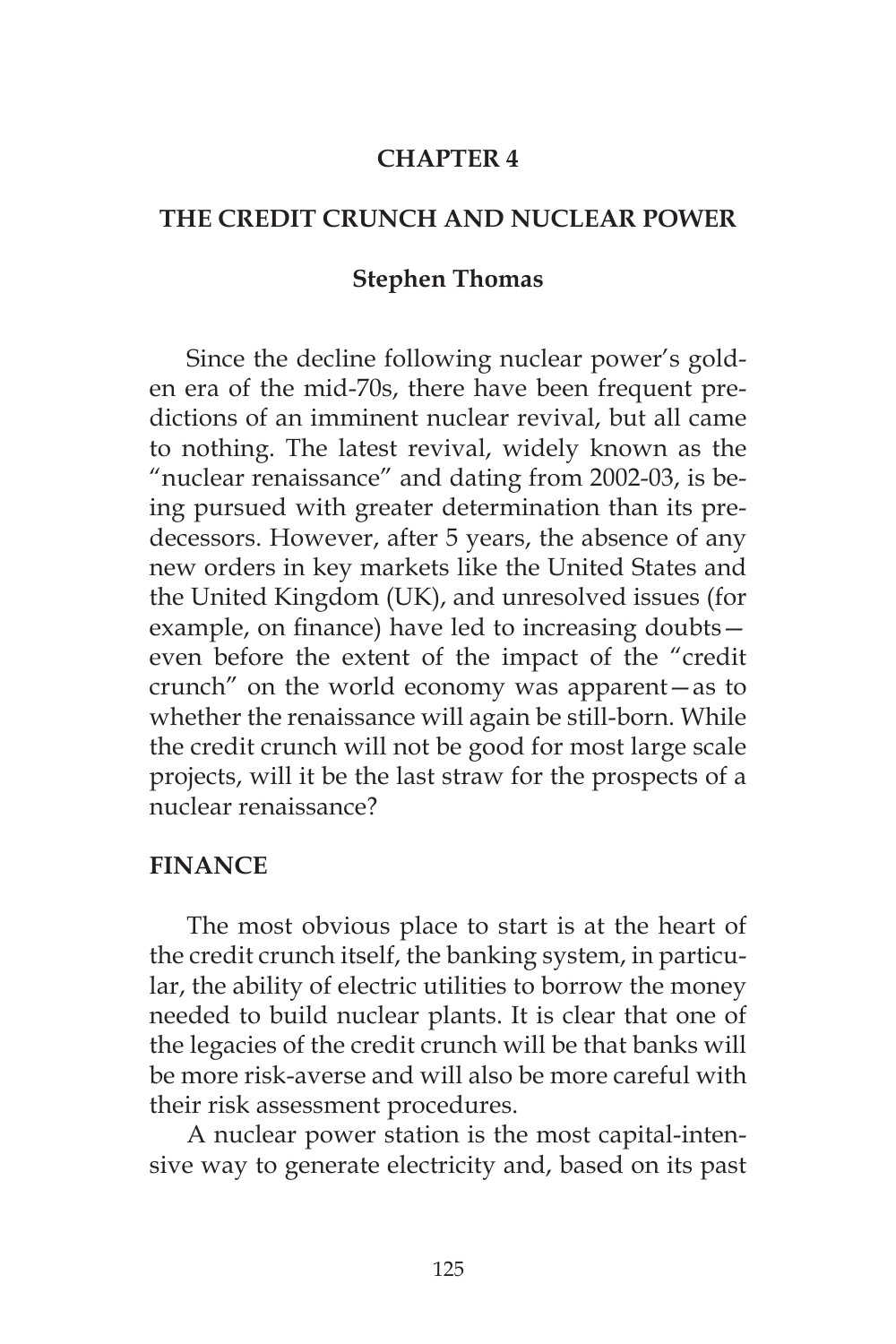record, the most economically risky. So it is clear that unless ways can be found to insulate the banks from this risk, the impact on the prospects for the nuclear renaissance will be very severe. There are two main ways that banks can be insulated, at least in part, from this risk: by electricity consumers, or by government credit guarantees.

#### **DEREGULATION AND INVESTMENT RISK**

In the past, while electricity was still a regulated monopoly, obtaining cheap finance to build nuclear power plants was made easier by the fact that consumers effectively guaranteed the loans. If costs escalated, performance was worse than expected, alternatives proved cheaper, or electricity demand had been overestimated, the plant owners simply increased electricity prices to recover the additional costs they had incurred. When this assurance broke down, either because competition had been introduced to electricity or, as in the United States in the late 1970s, because regulators were no longer prepared to make consumers pay for the errors of electric utilities, finance became a thorny issue. When regulators began to disallow part of the cost of imprudent investments, in short, utilities were made to pay for the plants from their profits, the ordering of new facilities ground to a halt, and many existing orders were cancelled.

Some have suggested that new nuclear units would most likely be built in states where the electricity industry is not deregulated and is still regulated under cost-of-service procedures. But this assumes that regulators will be willing to pass on whatever costs the utility incurs; a risky assumption to make.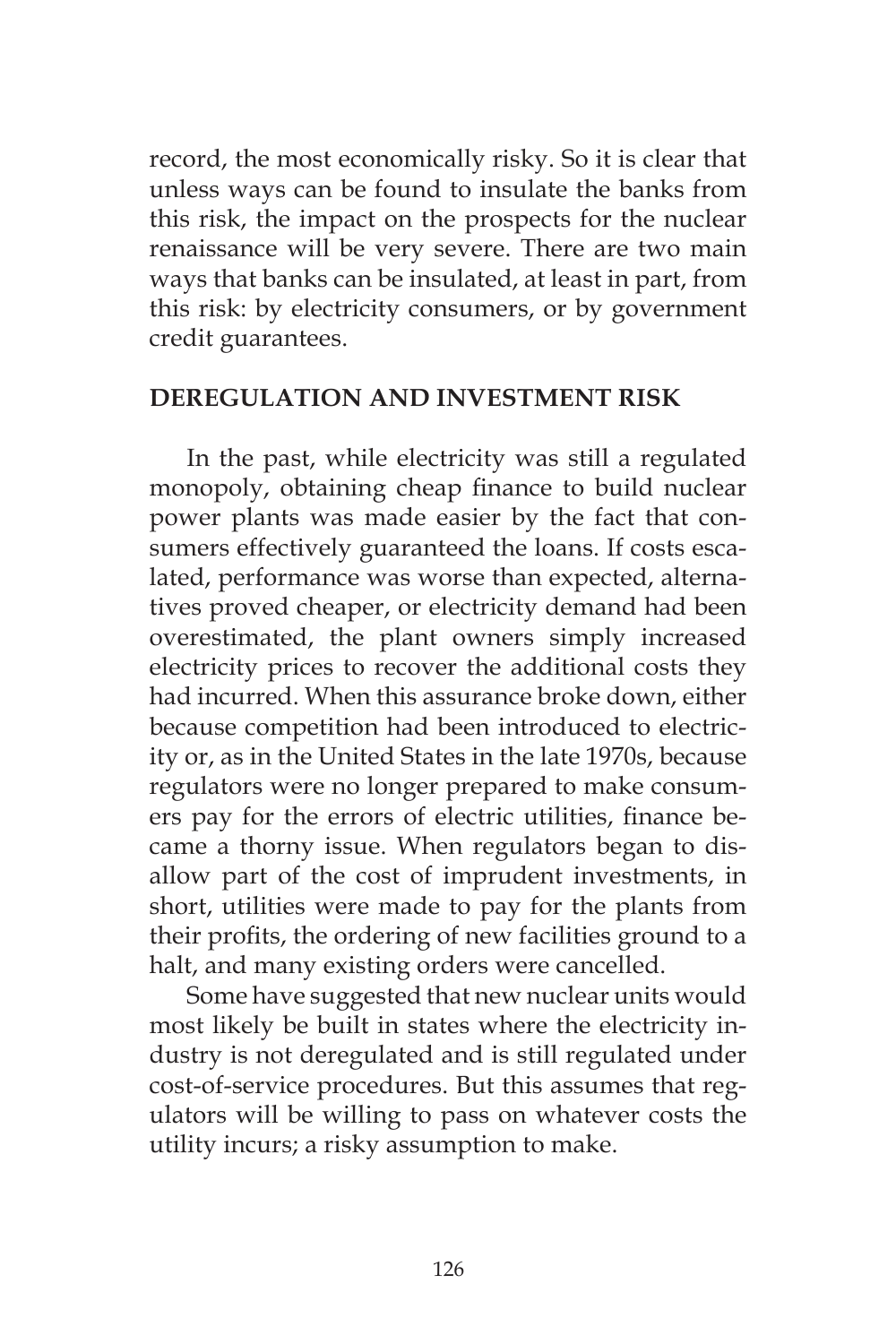The poor record of nuclear plants being built on time and on budget, and the mixed record of reliability has always made nuclear power a risky option, but now the risks are falling directly on the utility building the plant. If, as a result, the utility failed, financiers would not be repaid. This has been proved to be more than a theoretical risk more than once. In 2002, the privatized British nuclear generating company, British Energy, collapsed because its costs were higher than the wholesale electricity price of the electric power that it sold. In this case, the British government chose to rescue the company using taxpayer money and the banks did not lose, but this will not always be the case. The Olkiluoto project in Finland, the only Generation III+ design on which substantial construction work has been completed, is acknowledged to be 50 percent over budget and 3 years late after only 3 years of construction.1 The owners, Teollisuuden Voima Oy (TVO), expect to be covered for the cost escalation by a turnkey construction contract. Whether this contract will stick is now far from clear.2 But most of the costs of late completion—buying the replacement power from a potentially tight Nordic wholesale electricity market—will fall on the owners.

Negligible quantities of new power generation have been built since the Nordic market was created in the late 1990s, and already dry winters, which reduce the availability of hydro-power, have led to large increases (up to 6-fold) in the wholesale electricity price. So for the period 2009-12, when Olkiluoto should have been producing 12 terawatts (TWh) per year, the owners will have to buy that power from the wholesale market, assuming that amount of power is available. The economic studies on which Olkiluoto was based assumed the generation cost would be  $\epsilon$ 24/megawatt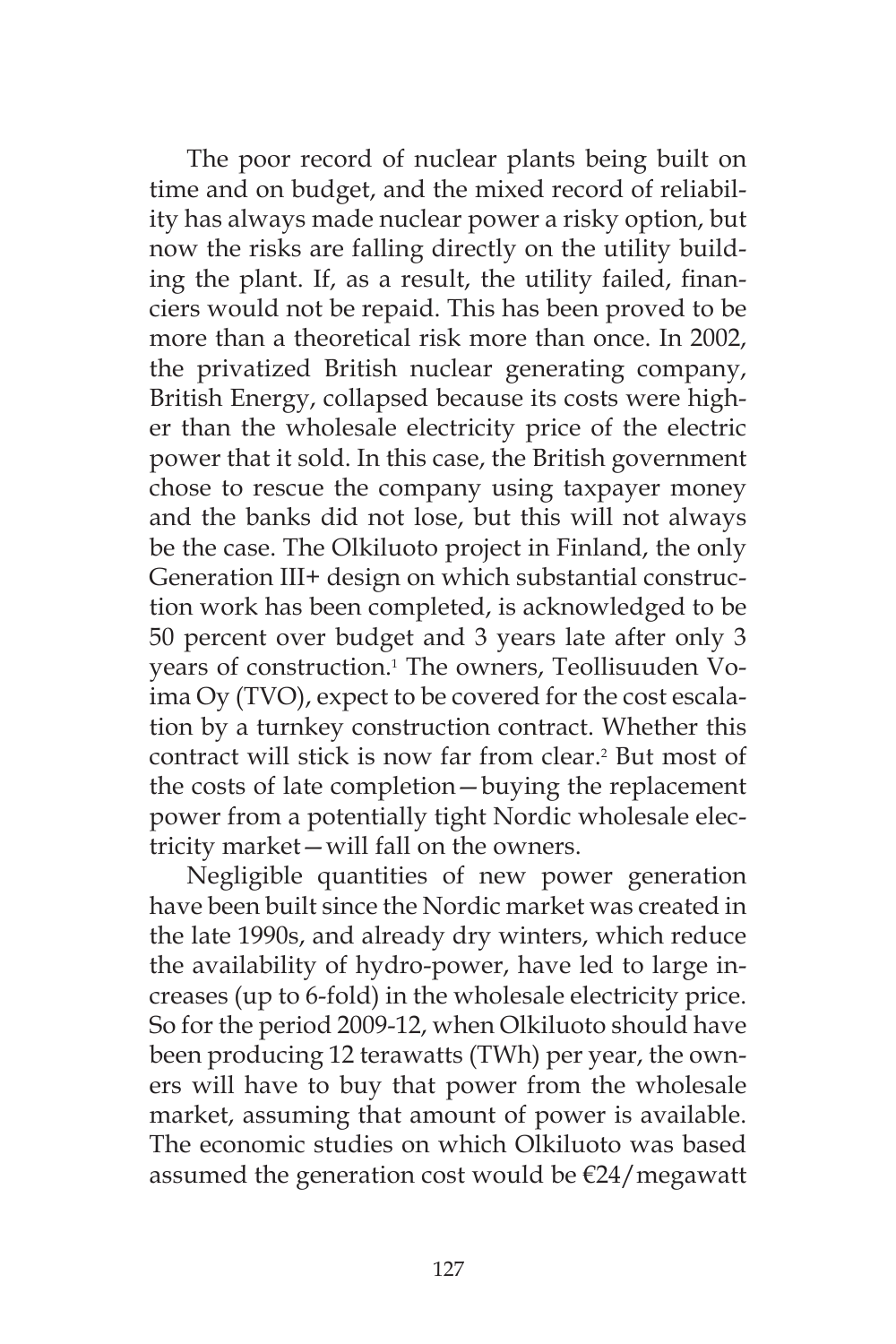(MWh). If the Nord Pool price was three times that, far from unusual in recent years, the extra cost of purchasing this power from the market would be in the order of  $E2$  billion over 3 years.

However, TVO is owned by its customers, energy intensive industries such as paper and chemicals, for which electricity purchase is likely to be one, if not the largest of their input costs. So passing these extra costs on to consumers has serious repercussions. While the owners of TVO would not want to cause its failure, their first priority must be to ensure that the cost of the power they buy is not so high as to make their products uncompetitive. It is not hard to imagine a utility with less financial and contractual back-up than TVO collapsing under the strain of the cost and time overruns suffered at Olkiluoto. If cost escalation at the site continues, perhaps even TVO will collapse, with a resulting long-lived impact on the financeability of nuclear projects.

### **GOVERNMENT GUARANTEES**

Even before the credit crunch, the risk premium involved in nuclear projects, as discussed above, was a severe barrier to new orders. At the top of the utilities' wish list for government support were credit guarantees, which shift this risk to taxpayers. One of the factors that made the Olkiluoto order financeable was export credit guarantees from the French and Swedish government. This made loans at only a 2.6 percent interest rate possible. At the time, the guarantees were shocking and looked extensive but in comparison with what U.S. utilities are asking for, they now seem small.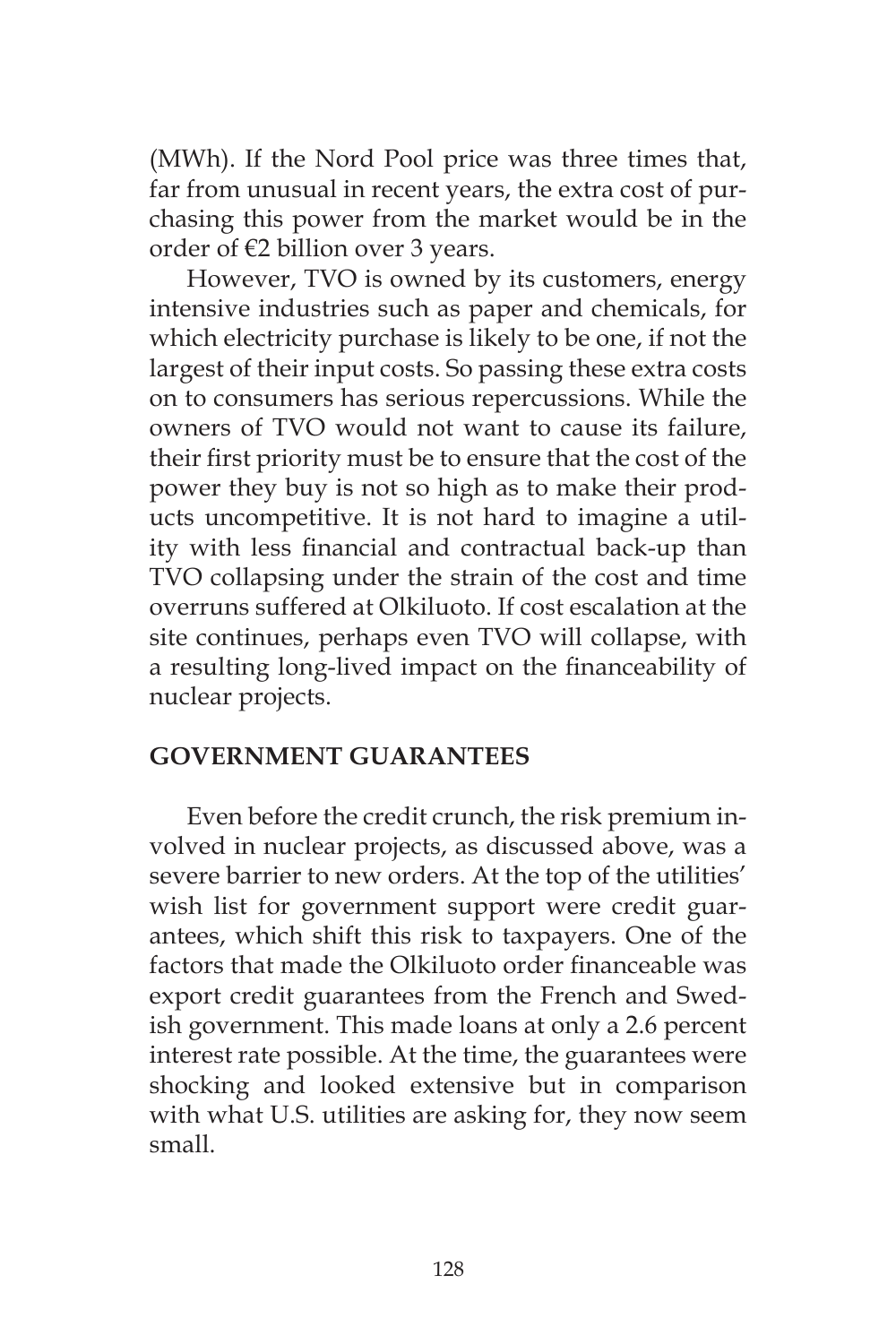In the United States, Congress has made \$18.5 billion in federal loan guarantees for new nuclear plants available for 2008-09.3 This is part of the Bush Nuclear Power 2010 initiative, which was based on the premise that some federal subsidies and guarantees to a handful of new plants would overcome barriers to new ordering and lead to a flow of new, unsubsidized orders. The Department of Energy estimates that loan guarantees could reduce total generation cost by about 40 percent: "A new merchant nuclear power plant with 100 percent loan guarantee and 80/20 debt to equity ratio could realize up to a 39 percent savings in the levelized cost of electricity when compared to conventional financing with a 50-50 debt to equity ratio."4

There are restrictions on the type and number of plants that would be eligible for loan guarantees. The Congressional Budget Office stated:

The Department of Energy has indicated that it will deny a utility's application for a loan guarantee if the project is not deemed to be both innovative (essentially, in the case of nuclear technology, a plant design that has not been built in the United States) and commercially viable, and that no more than three plants based on each advanced reactor design can be considered innovative.5

If three units of each of the five plant designs under consideration were built, 15 units would be built. But while utilities have been keen to stand in line for these handouts, with 30-40 plants now at various stages of planning, it seems increasingly likely that only plants with loan guarantees will be ordered. If the new U.S. administration really wants to get a significant proportion of the 30-40 reactors proposed built, the \$18.5 billion will not go very far.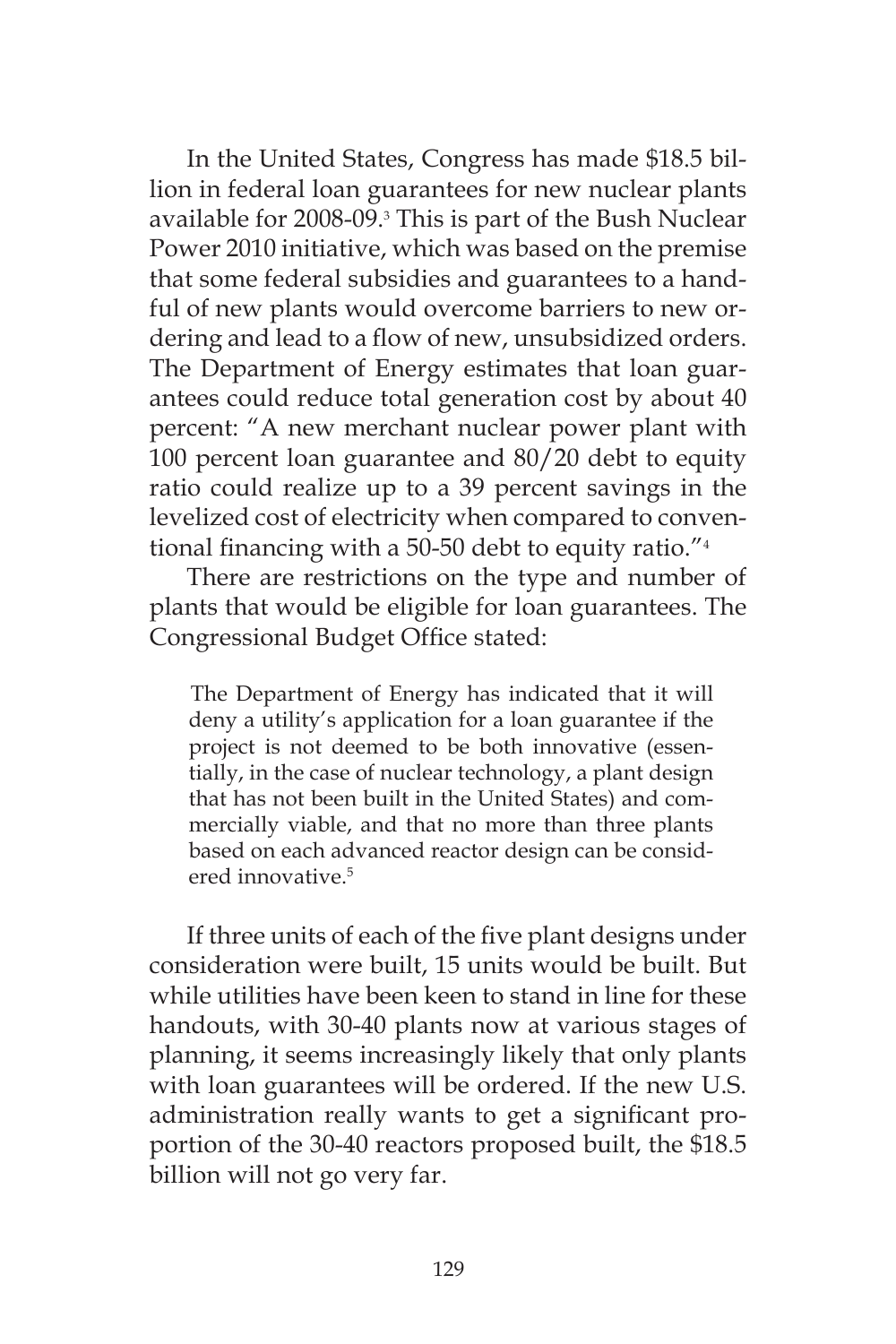If we assume that a new plant will cost no more than \$7-9 billion and that industry gets its wish that 80 percent of this cost is covered by federal loan guarantees, guarantees worth about \$100 billion would be needed to build just the 15 innovative units. To build 35 units, guarantees of \$230 billion would be needed. By October 2008, 17 power companies had already applied for \$122 billion in federal loan guarantees.<sup>6</sup> If, as argued by Standard & Poor's,7 skills and component bottlenecks mean that only a few units can be supplied per year to the U.S. market, the need for this very large number of guarantees may not arise.

There has also been speculation that the French and Japanese governments would offer loan guarantees for plants supplied by their national companies.<sup>8</sup> Areva NP is controlled by French interests, indeed, it is majority-owned by the French state, and the French government has already proved itself willing to offer loan guarantees, for example to Finland and South Africa.

The Japanese government is much less experienced with supporting Japanese vendors. Despite the extensive nuclear program in Japan as well as large exports of nuclear components, this is the first time Japanese vendors have tried to win foreign orders as a main contractor. Nevertheless, Japanese vendors are involved in four out of five of the designs being considered in the United States—the Franco-German engineering, procurement, and construction project, European Pressurized Water Reactor (EPR) is the fifth.

Mitsubishi has its own design, the U.S. Advanced Pressurized Water Reactor (US-APWR). Hitachi is collaborating with General Electric (GE) to offer the Economic Simplified Boiling Water Reactor (ESBWR) and, perhaps, the Advanced Boiling Water Reactor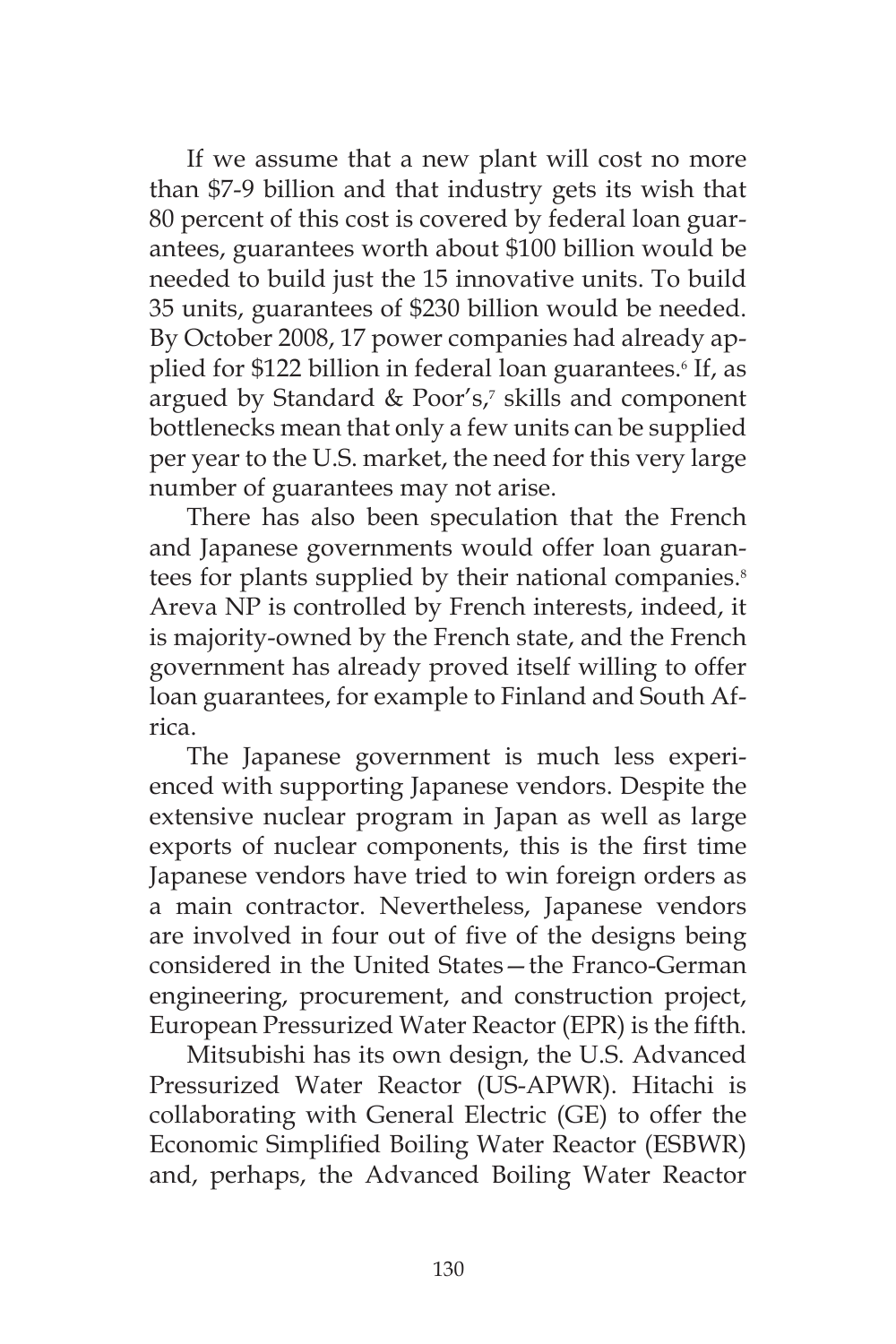(ABWR). Westinghouse, which is offering the AP-1000, although largely based in the United States, is now owned by Toshiba, which is also offering the ABWR. Standard & Poors believes the Japanese government will provide finance for orders from Japanese vendors through the Japan Bank for International Cooperation.

Providing guarantees for one order, like Olkiluoto, which was seen as opening up the market for French exports might be acceptable to French and Japanese taxpayers. However, if such guarantees are a condition for all orders to be placed, taxpayers will see this as a blank check and, especially if the Olkiluoto order does lead to a default, a highly risky one.

For U.S. orders, if public opinion remains that failures of the U.S. banking were at the root of the credit crunch, the idea of foreign banks supporting U.S. financial institutions to again make risky investments will be even more unpopular.

This is an issue that the new Obama administration will need to look at urgently. The U.S. Government seems to have three choices:

1. Abandon the program;

2. Build 3-4 totemic plants within an \$18.5 billion budget; or

3. Cave in to the nuclear industry's demands for blank check support.

The first option is more feasible for a new administration at the start of its term and would be the logical choice if it was judged that orders without loan guarantees would not be feasible. It would face huge opposition from those who stood to gain from nuclear orders. The second option would be politically less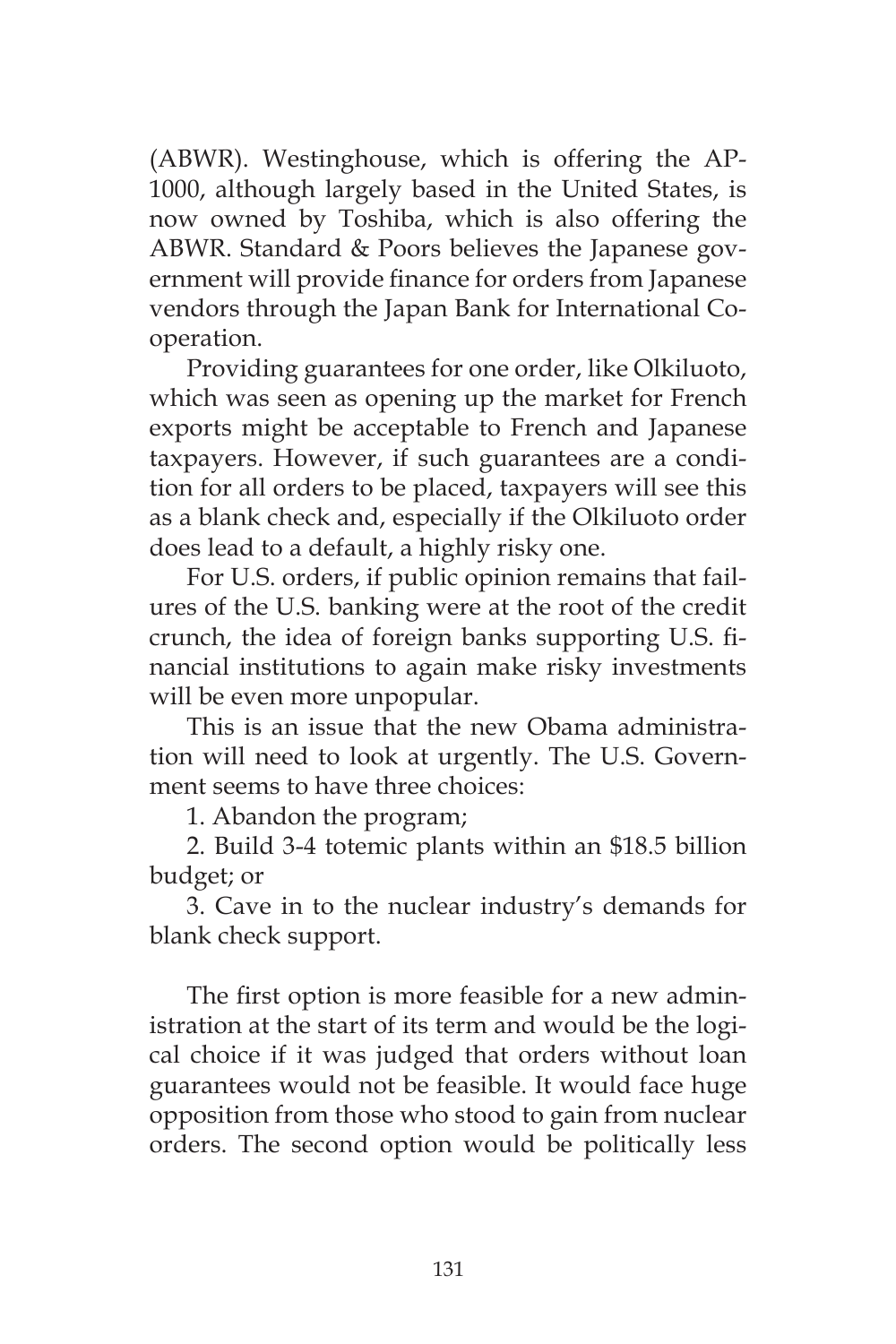contentious by avoiding the opposition that abandoning the program would lead to, but would put \$18.5 billion of public money at risk.

For other countries, especially the UK, the government has not faced up to the prospect that loan guarantees will be necessary if orders are to be placed. It is one thing for taxpayers to be forced to find this sort of sum to save the global banking system, it is a very different thing to volunteer this level of taxpayer money simply to get nuclear power plants built when there are non-nuclear alternatives that would not need this level of support. The public opposition to the U.S. Government \$700 billion bail-out of the banking sector demonstrated that the public is not prepared to risk its money on what appear to be ill-thought-out policies.

### **KEYNESIAN STIMULATION**

With governments desperately looking for measures that will prevent their economies from slipping too deeply into recession, there is bound to be some pressure for Keynesian measures to stimulate the economy through government or government-inspired investment in infrastructure. Building nuclear power plants might seem to be a good way to do this. To some extent, any major infrastructure project will stimulate the economy because it will employ labor and use materials but that does not avoid the need for governments to choose projects that have long-term value to the economy so choices still have to be made. The other relevant issue is how quickly can the chosen project have an impact, and this is the major weakness for nuclear projects. Even in the countries where the process of restarting nuclear ordering is most advanced, notably the United States and the UK, no or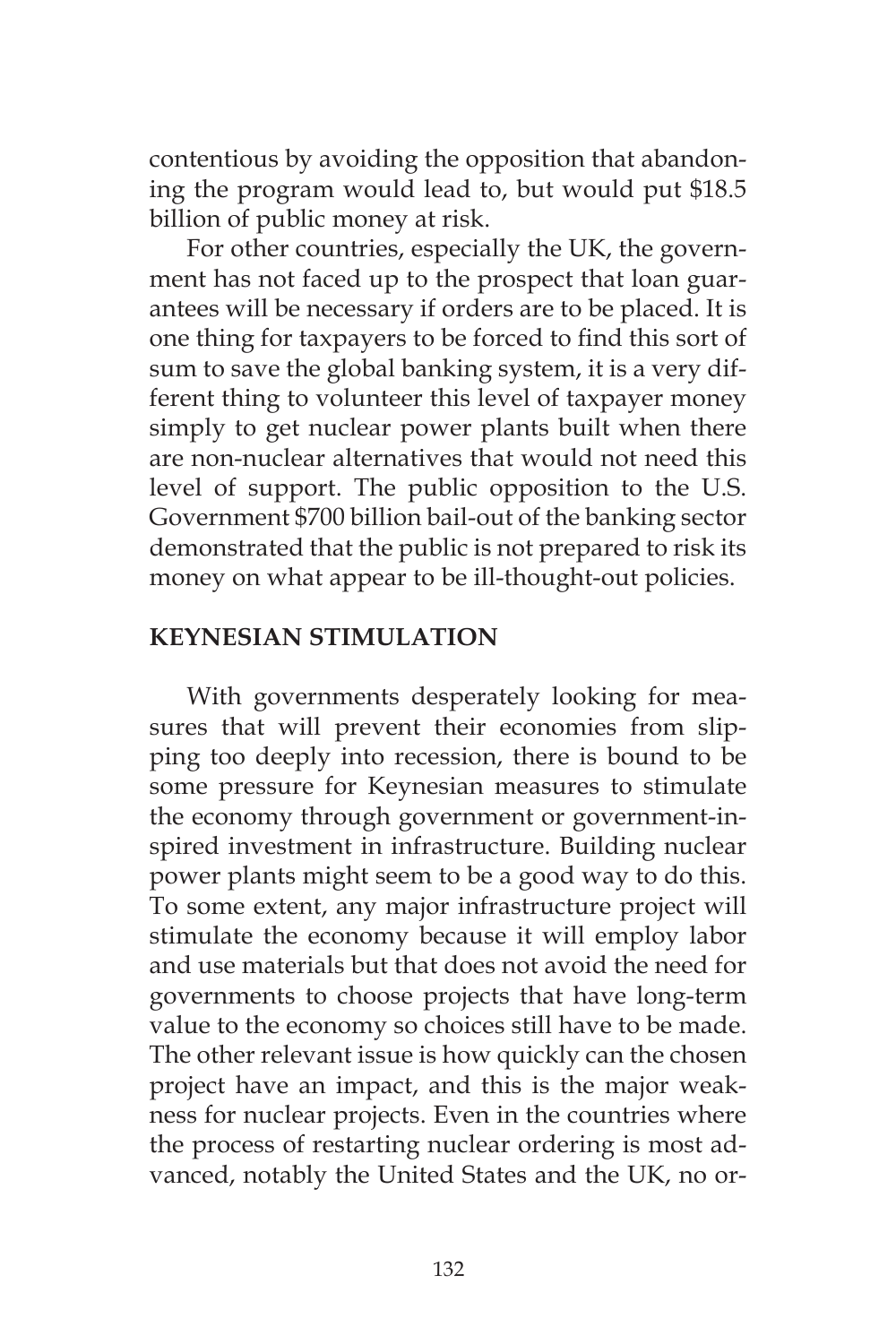ders can be realistically placed for 4-5 years.

If an immediate stimulus is needed in the energy sector, energy efficiency measures, which have a short lead-time, which employ a large number of workers with varying skills and which have a huge long-term welfare benefit would seem likely to be far more effective. It is therefore particularly surprising that the British government is cutting funding for its flagship energy efficiency program, Warmfront.<sup>9</sup>

# **NUCLEAR CONSTRUCTION COSTS**

### **Cost Estimates.**

One of the most bewildering aspects of the nuclear debate over the past few years has been the escalation in forecast nuclear costs, even before any new plants have been built. The figure of \$1,000/kW (so that a 1,000 MW plant would cost \$1 billion) was toted by the nuclear industry in the late 1990s as an achievable cost for the new Generation III+ nuclear plants then being designed. This figure was seen by many outside the industry as a target rather than a realistic forecast. So when the first order for a Generation III+ plant was placed for Olkiluoto in 2004, the size of the contracted cost,  $\epsilon$ 3 billion or \$3000/kW – three times the figure that the nuclear industry had forecast—was not a surprise to experienced industry watchers. It was seen as a loss-leader, although given that the vendors would have to pay for any cost overruns, there was an expectation that it was at least of the right order of magnitude.

It is now clear that construction at the Olkiluoto is going very badly, and that the project is 50 percent over budget and 3 years late, and additional cost increases are expected. Even companies as big as Areva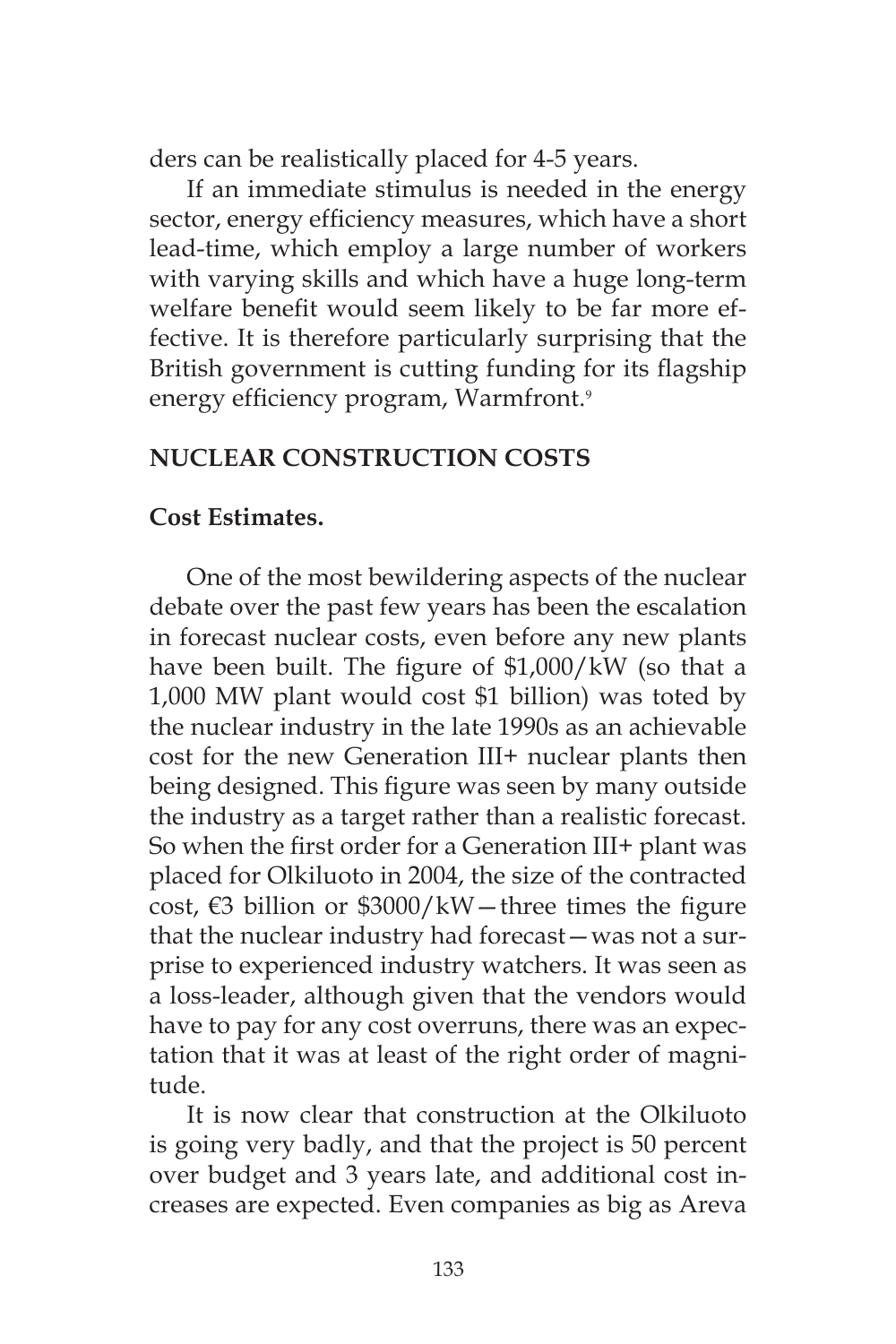NP's owners (Areva and Siemens) cannot easily take losses on this scale without expecting serious repercussions from their shareholders.

How much of the cost overrun is the result of the problems at the site and how much is because the price was an underestimate will probably never be known. Areva, in its attempt to pass these costs on to TVO, will have a strong incentive to argue it is due to specific site problems.

However, prices continued to escalate rapidly even after the Olkiluoto price was announced. By 2008, the estimated construction cost from a range of sources for a Generation III+ unit seemed to be settling at around \$4,000-6,000/kW, double the Olkiluoto price and often double the estimates made by the same utilities a year or two previously. These cost estimates are not extrapolations by anti-nuclear activists, they are from credible organizations with no apparent motive for overestimating costs such as experienced nuclear utilities and financial institutions like Standards & Poor's. The figures need to be treated with some care partly because the projects are still at an early stage of development and partly because it is not always clear what is included in the estimates. In particular, some estimates may include finance costs, while others, e.g., Duke Power, Progress, and Florida Power & Light, are overnight costs. See Figure 4-1.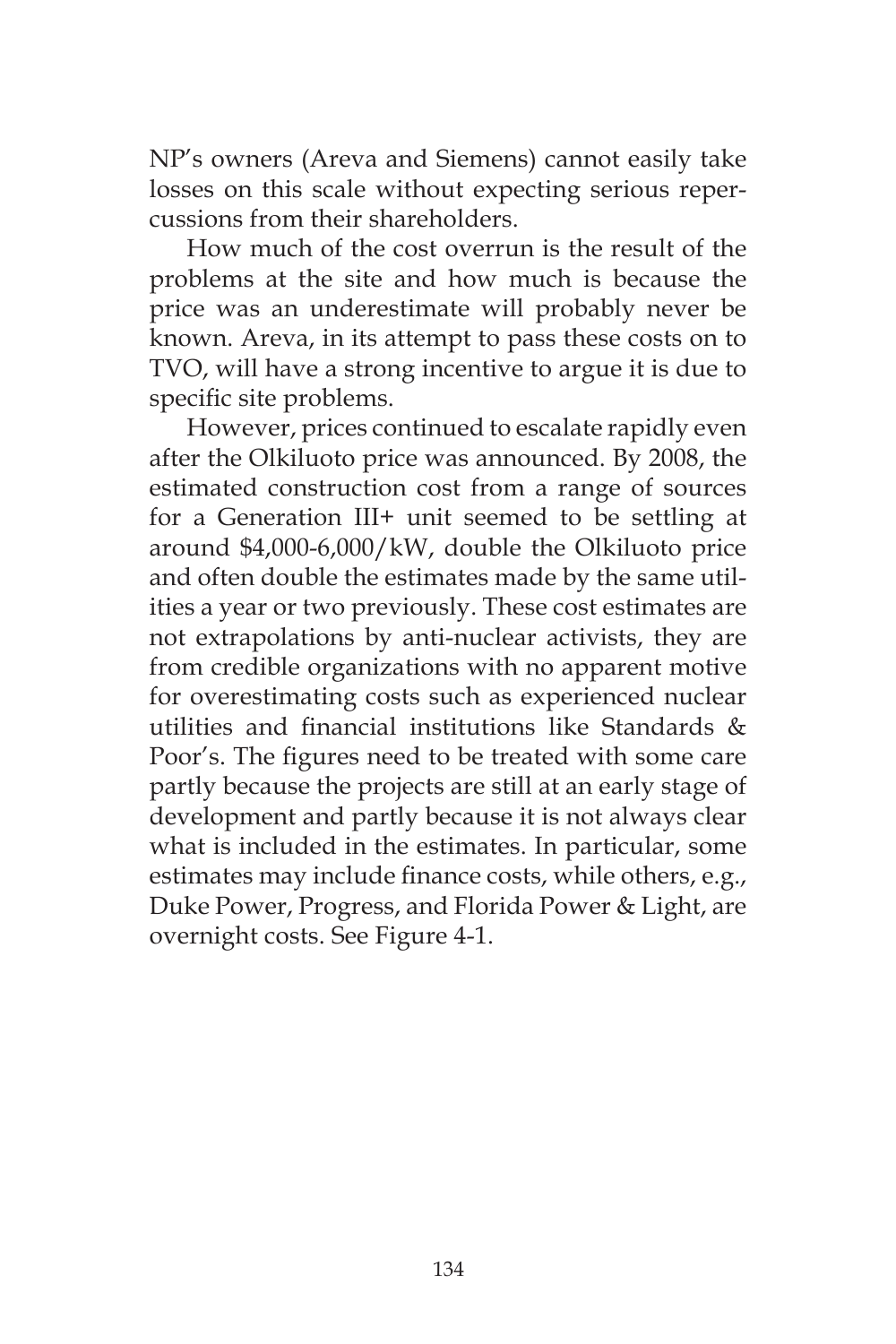| <b>Organization</b>      | <b>Plant</b>        | Estimate (\$/kW) | <b>Date</b>     |
|--------------------------|---------------------|------------------|-----------------|
| Duke Poweri              | Lee (AP-1000)       | 4700             | November 2008   |
| Progress Energy/Harrisii | Harris (AP-1000)    | 4000             | October 2008    |
| Standard & Poorsiii      | n/a                 | 3000-5000        | October 2008    |
| l E.ONiv                 | n/a                 | 6000             | <b>May 2008</b> |
| Florida Power & Lighty   | <b>Turkey Point</b> | 5400-7900        | February 2008   |

Sources:

i. "Duke Doubles Cost Estimate for Nuclear Plant," The *Business Journal of the Greater Triad Area*, November 4, 2008.

ii. "Reactors Likely to Cost \$9 Billion; Progress Energy Doubles Estimate," T*he News & Observer*, Raleigh, NC, October 17, 2008.

iii. "Construction Costs To Soar For New U.S. Nuclear Power Plants," *Standard & Poor's*, October 15, 2008.

iv. "Reactors Will Cost Twice Estimate, Says Chief," *The London Times*, May 5, 2008.

v. "FPL Says Cost of New Reactors at Turkey Point Could Top \$24 Billion," *Nucleonics Week*, February 21, 2008.

# **Figure 4-1. Recent Estimates of Nuclear Construction Costs.**

A variety of explanations can be suggested for this escalation.10 These include:

- Rapidly rising commodity prices driven by China's demands for them which makes all power plants more expensive, but affects nuclear plants particularly severely because of their physical size;
- Lack of production facilities, which is means that utilities hoping to build nuclear plants are taking options on components like pressure vessels;
- Shortages of the necessary nuclear skills as the nuclear work force ages and is not replaced by younger specialists; and,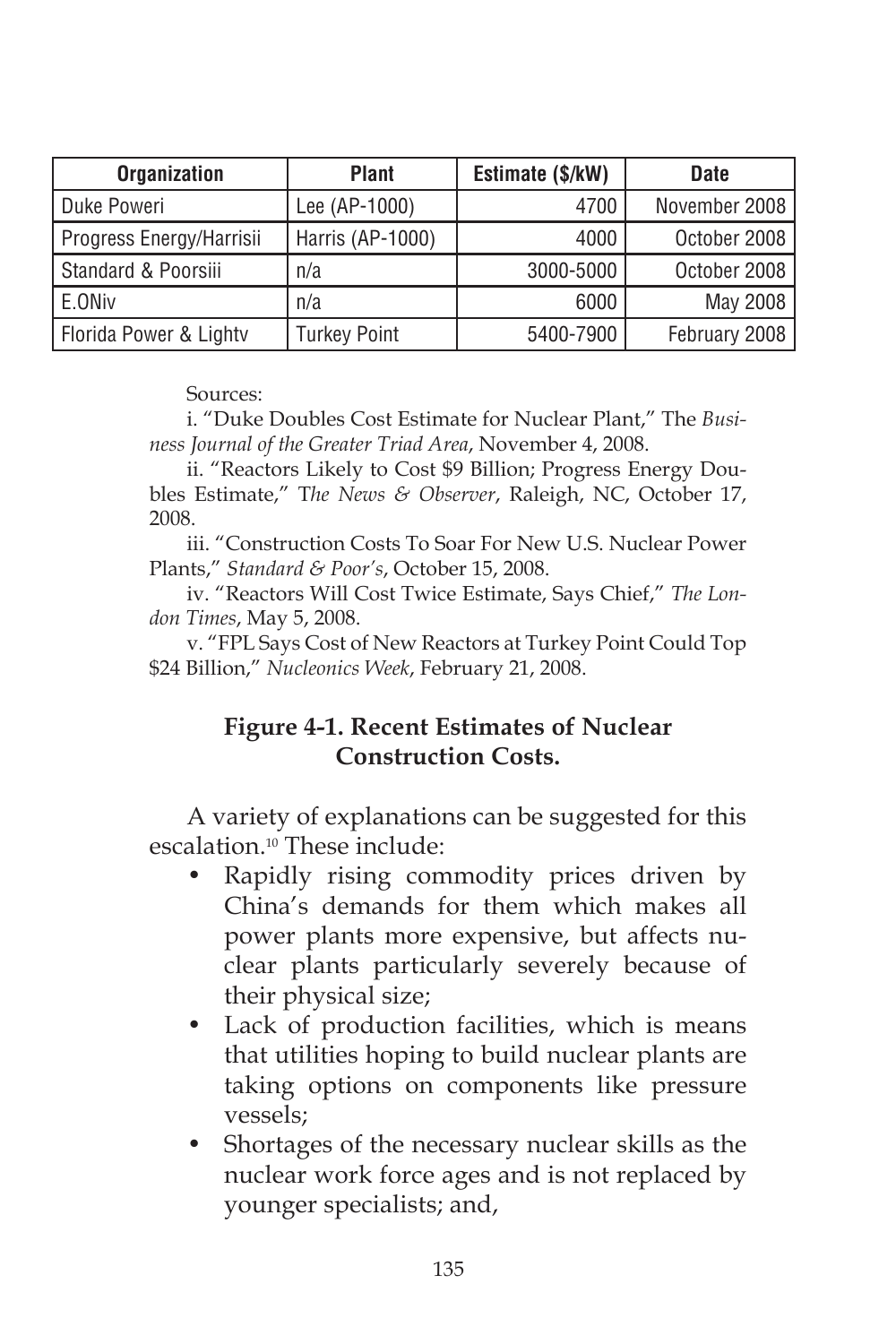• Weakness of the U.S. dollar.

All of these deserve consideration in light of how the credit crunch will impact them.

#### **Commodity Prices.**

If the recession triggered by the credit crunch does bite hard, commodity prices (including fossil fuels) could drop steeply in the short-term and this might at least help check the growth in estimates for nuclear construction costs—it will also tend to reduce the price of other types of power plants, albeit to a lesser extent. In the longer term, whether lower prices can be maintained will depend on resource issues. If the price of commodities rose because of resource issues, e.g., the marginal reserves that were being exploited had much higher costs than the main resource base, prices will tend to remain high. Advocates of the peak oil theory would probably argue this was the case for oil.11 If the high prices are simply the result of a short-term supply-demand imbalance, as new capacity is built, prices will drop back sharply. This may be the case for steel and concrete, where there does not appear to be any basic resource problem. Note that some of the escalation in commodity prices may also be due to the decline from the end of 2005 to mid-2008 of about a third in the value of the U.S. dollar. Much of this decline had been recovered by November 2008.

### **COMPONENT BOTTLENECKS AND SKILLS SHORTAGES**

Standard  $\&$  Poor's<sup>12</sup> places great emphasis on the issue of shortage of component manufacturing facili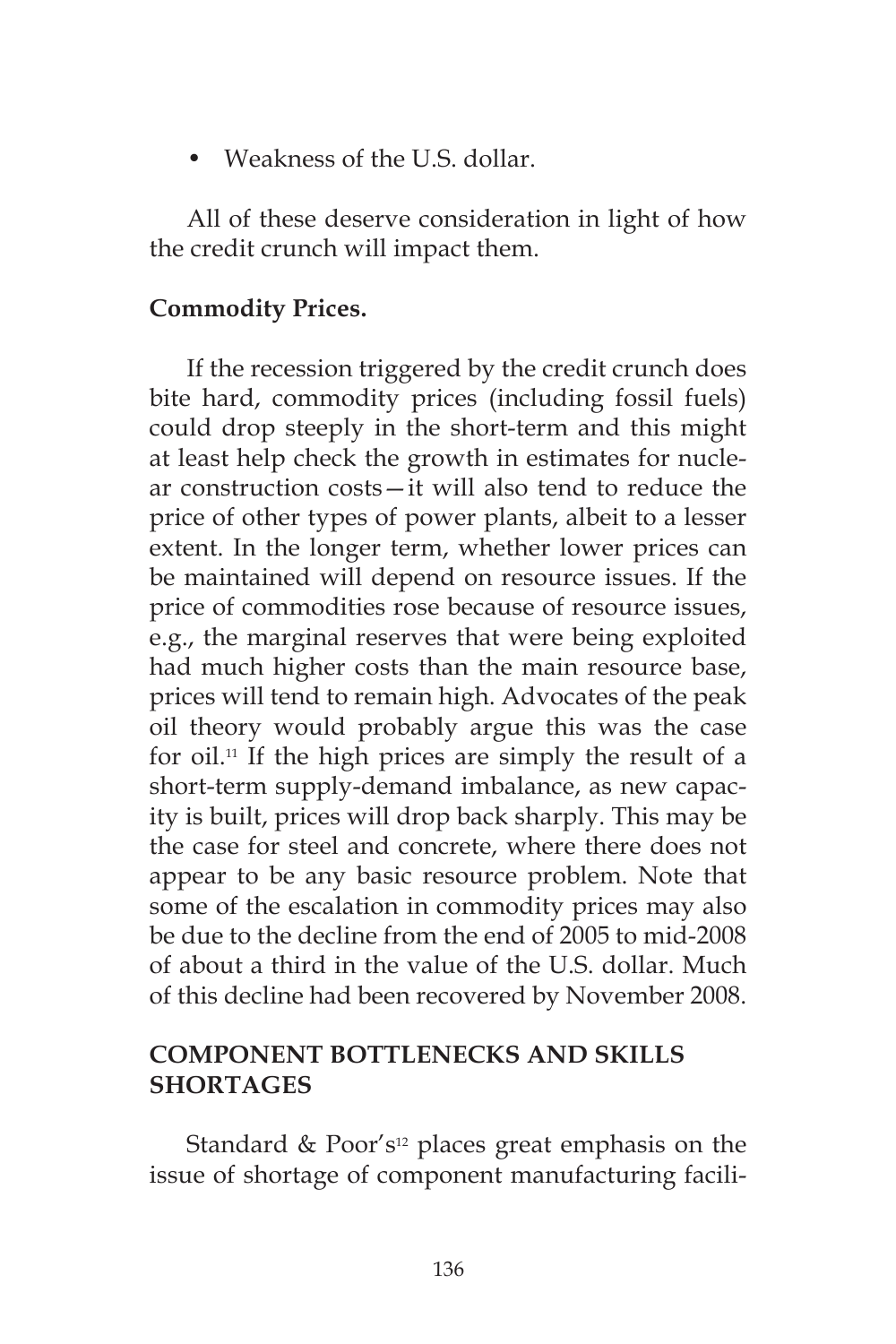ties. It identifies in particular pressure vessels, circulating water pumps and turbine forgings as particularly problematic. While a large demand for these products would undoubtedly lead to an increase in capacity, the certification requirements for nuclear components will make this a slower process than it would be for less demanding technologies and companies will be reluctant to commit the investment needed to build such production facilities until they see solid evidence of long-term demand. Standard & Poor's also notes skills shortages as a major constraint and, again, such skills shortages cannot quickly or easily be overcome.

### **CURRENCY INSTABILITY**

Currencies values have been particularly volatile in the past 2 years with the dollar hitting historic lows against European currencies. Between November 2005 and July 2008, the value of the dollar against the Euro had fallen from €1=\$1.17 to €1=\$1.57. Yet by November 2008, the dollar had recovered most of this ground to  $E1 = $1.27$ . It seems likely that at least some of the cost escalation was related to the decline of the U.S. dollar making some inputs more expensive in dollar terms. For the future, this currency instability represents a particular risk to all sides. For example, a Japanese company selling plants or components for which the contract is denominated in dollars would lose substantial amounts of money if the value of the dollar was to fall back sharply again.

A fifth factor, greater awareness among utilities that if the estimates they make are not accurate that there will be serious financial consequences for them, which is difficult to quantify. Experience with Olkiluoto and awareness that regulators and the public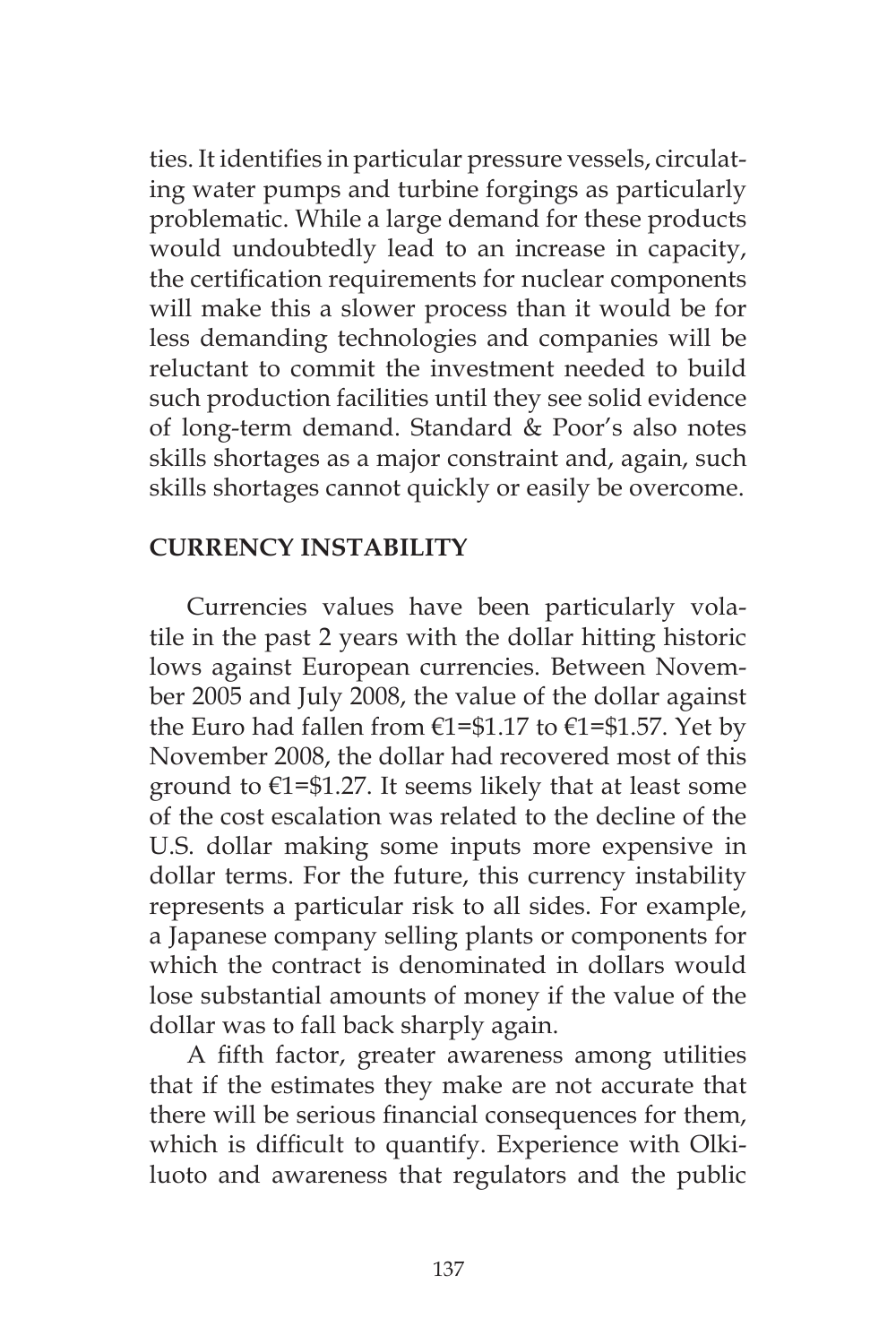are likely to be much less indulgent to cost overruns than they were in the past will be a strong incentive for utilities to build in ample contingencies.

Given that the current costs estimates are based on minimal actual construction experience and that such estimates have, in the past, seriously underestimated actual costs, the figure of \$6,000/kW may yet turn out to be grossly inaccurate.

### **TURNKEY CONTRACTS**

The financial assurance that a turnkey contract seemed to give was an important element in Areva NP winning the Olkiluoto contract and also for the French and Swedish governments to offer loan guarantees. However, it was surprising that Areva NP was so desperate for the order that it was prepared to take the massive financial risk a turnkey contract involves. There have been few (if any) genuine whole plant (as opposed to individual component) turnkey contracts since the notorious 12 turnkey orders that launched commercial ordering in the United States in 1964-66.13 These lost the vendors massive amounts of money although they did achieve one of their aims, which was to convince utilities that nuclear power was little more challenging than, say, a coal-fired plant and could be ordered with confidence as a proven technology. Turnkey orders for nuclear plants are much more risky compared to other power plants because so much of the work in nuclear construction is on-site engineering and construction, a process that is notoriously difficult to control. It is also not easy for the vendor to control the quality of work because of the large number of contractors involved.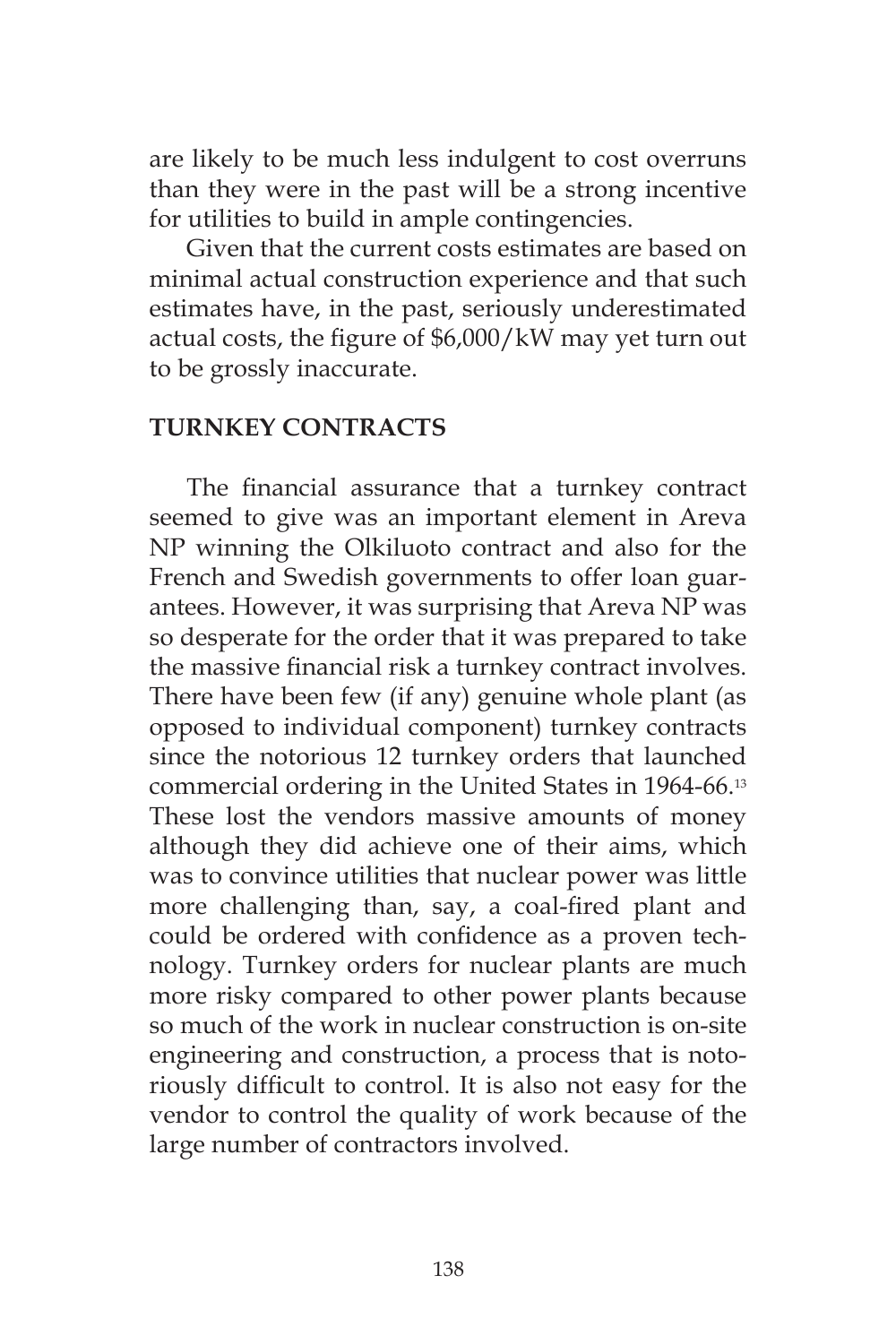Standard & Poor's were clear in a recent report that turnkey contracts would not be offered. "We expect no EPC [engineering, procurement, and construction] contracts to be fully wrapped through a fixed-price, date certain mechanism."14

### **COMPETITIVENESS AND DEMAND**

Nuclear power is just one of many possible ways of meeting electricity demand and, if it is not competitive or demand does not justify it, in the long term plants will not be built. Going back 30 years, large numbers of U.S. orders were cancelled when it became clear that either demand did not warrant them or that the cost of meeting demand with nuclear plants would have been prohibitive.

## **Competitiveness.**

Even though estimated costs have escalated rapidly in the past 3 years, this seems to have had little impact on the enthusiasm of governments for nuclear power. One explanation for this was the rapid rise of fossil fuel prices and insecurity in their markets. As in 1975, after the first oil crisis, the notion that fossil fuels could ever be cheap again seemed unimaginable. But now, as then, while fossil fuel markets are far from perfect, they do respond and by autumn 2008, this response was already apparent. Sharp declines in electricity demand were also becoming apparent.

High oil prices led in the short term to recession, and the credit crunch is likely to deepen this recession. This will reduce energy demand in the short term because of the reduction in economic activity. In the longer term, there will be a more significant demand and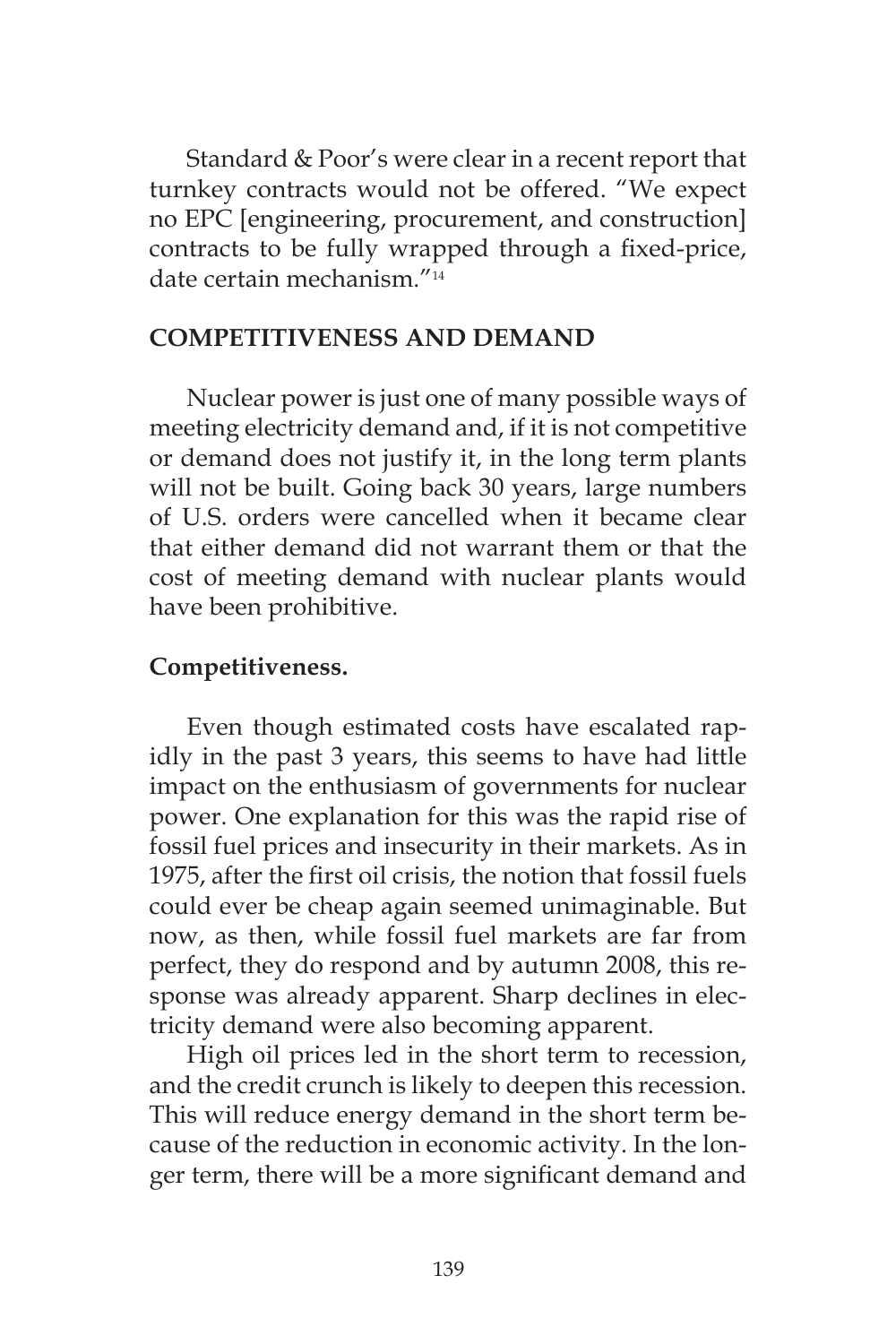supply side response. This is clearly illustrated by the marketing of new cars, which for the first time in 30 years are being sold based on their fuel consumption. On the supply side, higher oil and gas recovery rates will be justified, exploration efforts redoubled and previously uncommercial reserves, especially for gas, will become more economically viable.

The competitiveness of renewables will be improved, but it might be energy efficiency that is the real winner. Fuel poverty, as defined in the UK as a household spending more than 10 percent of disposable income on energy, has become a major issue and the forecast indicates that by the end of 2008 a quarter or more of British households will be fuel poor. Building nuclear plants might help keep the lights on in the long term, but even its most committed advocates cannot claim it will reduce the price of power. Spending money on energy efficiency to reduce demand will not only keep the lights on and replace fossil fuels, it will also permanently lift households out of fuel poverty with huge health and welfare benefits as well as reducing the strain on the social security system. Few policies pay off so handsomely and in so many ways.

### **Capacity Need.**

In the past when the economic case for nuclear power was not so strong, nuclear programs were justified by the nuclear industry on the basis of needed capacity. Without a nuclear power program, they argued, the lights will go off, a prediction usually based on a projection of high electricity demand growth. High energy prices and the credit crunch are likely to cause a recession and a strong demand side response on energy efficiency, so electricity demands will be much lower than earlier forecasts.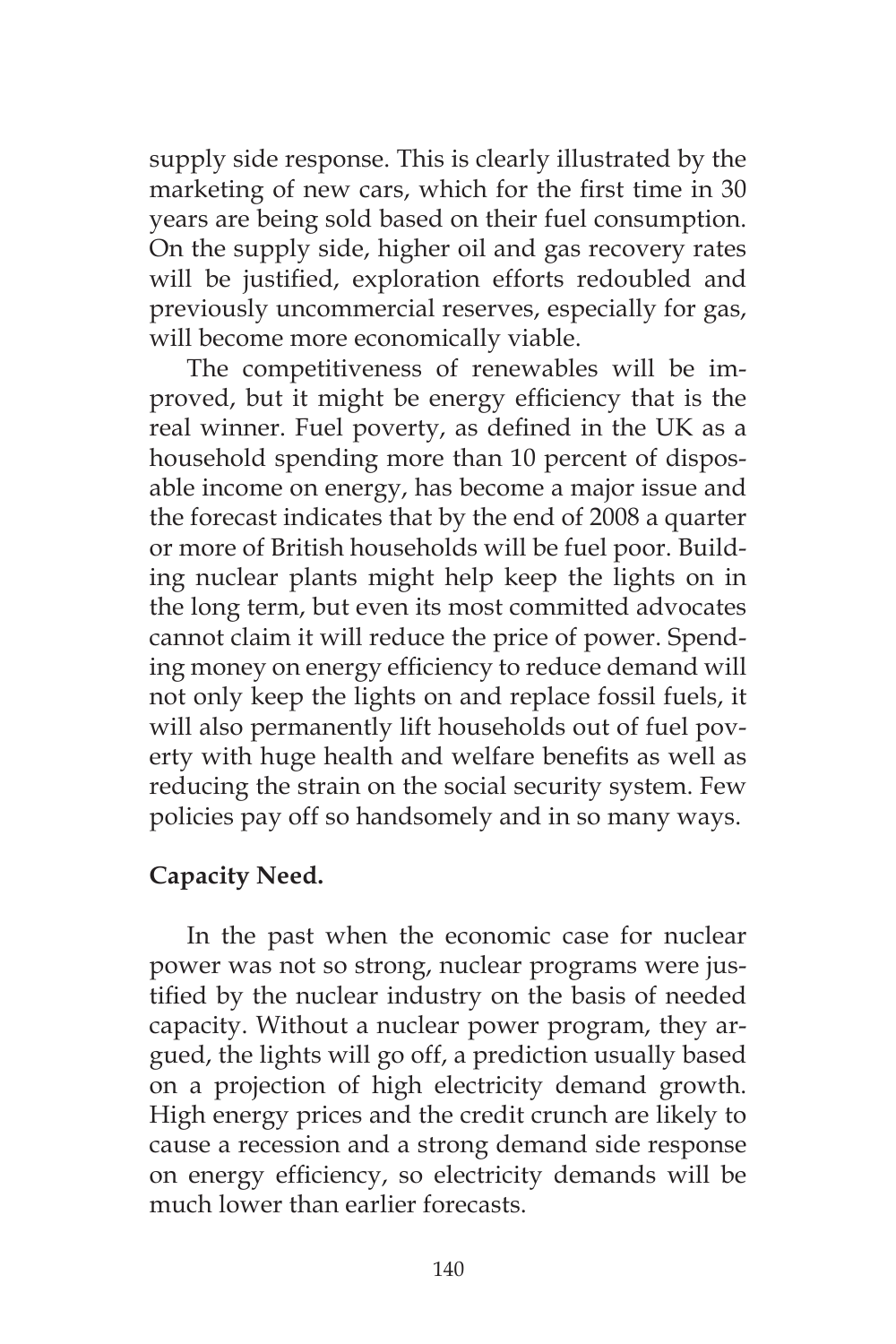### **Other Markets.**

While most eyes are on the U.S. and UK nuclear programs, other countries' programs are also being affected. South Africa has, for the past decade, been trying to commercialize Pebble Bed Modular Reactor technology, but progress has been slow and the publicly-owned South African utility, Eskom, is now prioritizing orders for conventional nuclear plants, either the Areva NP EPR or the Westinghouse AP-1000. It has a budget of R343 billion (\$34 billion) to build 16GW of capacity from new coal and nuclear plants by 2017. In the longer term, it plans to build 20GW of nuclear plant capacity by 2025. But at \$6000/kW, its budget would provide less than 6GW of new nuclear capacity. Eskom's credit rating is falling, in August 2008, Moody's reduced their rating to Baa2. It is also deeply unpopular because of numerous blackouts over the past 2 years so its priority must be to deal with power shortages and strengthen the grid in order to ensure that these blackouts are a thing of the past. New nuclear plants which, realistically, will not be on line before 2020 will do nothing to achieve this. So South Africa's ability to proceed with any nuclear program now looks questionable.15

Berlusconi has been vocal in his support for nuclear power and is trying to overturn the 1987 referendum verdict that required the phase-out of nuclear plants in Italy.16 However, the practical difficulties of relaunching the program, such as rebuilding skills and capabilities, were always underestimated and the credit crunch may make finance, even for a utility of the size of ENEL, difficult, especially given the financial strain on ENEL from its purchase last year of over €40 billion of the Spanish utility, Endesa.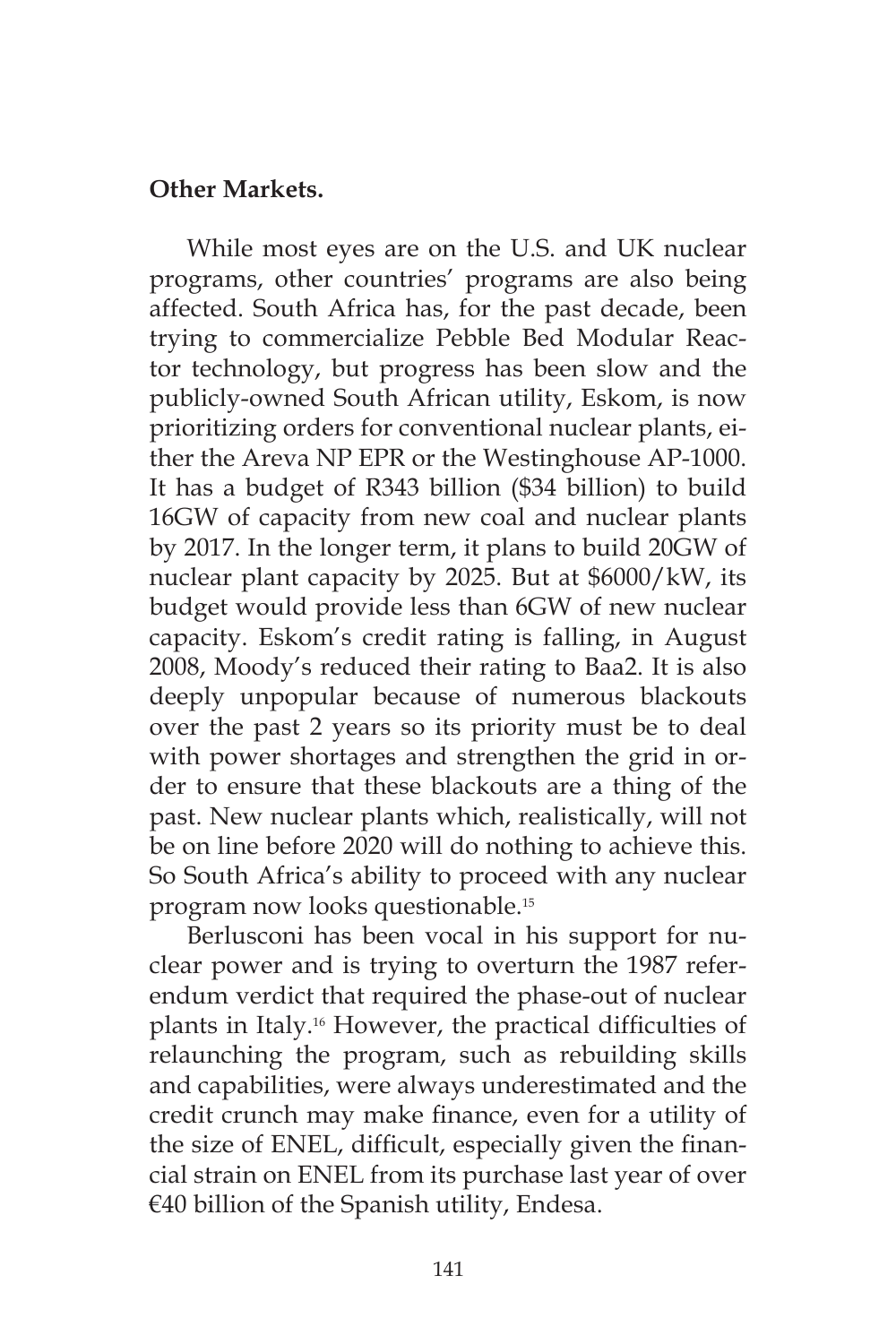### **Decommissioning Funds.**

While the credit crunch could have an immediate impact on the prospects for new nuclear orders because of its impact on finance, construction, demand, and competitiveness, it could also have a long-term impact on funding for decommissioning.

Under the polluter pays principle, the responsibilities for decommissioning should be clear. Those that consume the electricity should be responsible for paying for the clean-up of the site. The consensus now emerging is that this is best ensured by setting up segregated funds that are only invested in low risk investments. In practice, funds have not always been segregated and decommissioning cost estimates have been largely underestimated so funds have been lost or are inadequate. While for long-term investments, the return will fluctuate over time, the credit crunch may well lead to large shortfalls in these funds which will not be repaired simply by the next economic upswing. Only a few examples have surfaced so far, but if these prove to be the tip of an iceberg, more extensive ways of ensuring adequate funds are available when needed. The decommissioning fund of the Vermont Yankee plant was reported to have lost 10 percent of its value in a matter of weeks.17 This plant is licensed until 2012 but the license may be extended for another 20 years, in which case, there will be time to make up the shortfall. Decommissioning of the Zion plant (already closed) had to be delayed because its fund also lost 10 percent of its value.<sup>18</sup> On average, U.S. decommissioning trusts are 60 percent equity and 40 percent debt (bonds). Given that indices like the S&P 500 lost more than a third of their value in 2008, it is not dif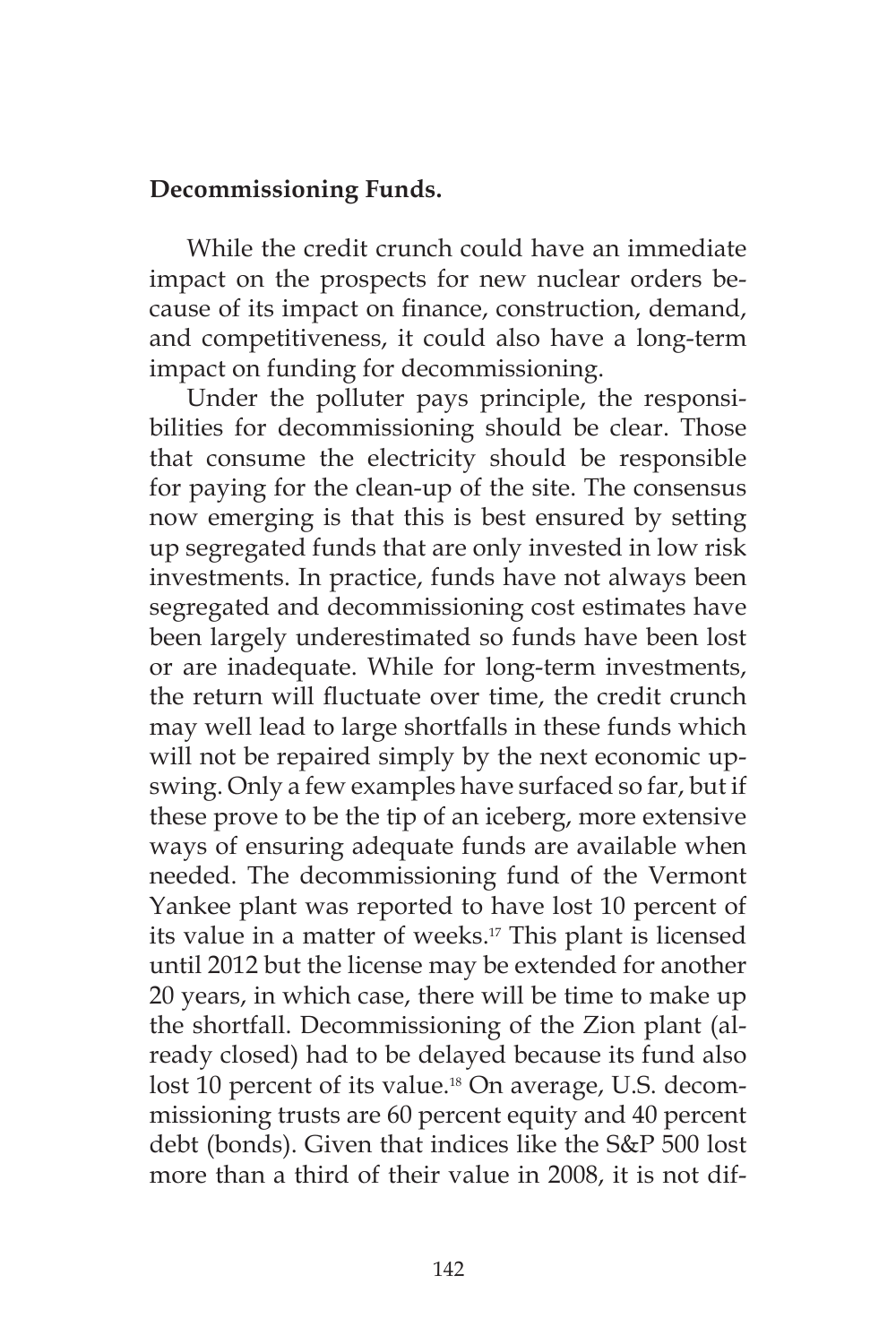ficult to see how losses could be as high as 20 percent. If plants are reaching the end of their life with inadequate funds for decommissioning there may well be a need for further assurance mechanisms. For example, it could be required that utilities take out financial instruments (insurance policies) so that if there is a shortfall, it will be covered by the insurers.

### **CONCLUSIONS**

Even before the scale of the impact of the credit crunch began to be appreciated, the cracks in the Nuclear Renaissance were becoming clear. The designs were unproven; costs were escalating sharply; obtaining finance was problematic; and there were skills shortages and component supply bottle-necks. The credit crunch has done nothing to lessen these problems.

There are likely to be many unexpected developments before business-as-usual for the world economy resumes, but two changes are clear:

1. The scrutiny by banks of the projects that they lend money to will be far more rigorous in the future so that the mistakes that led to the credit crunch can never be repeated; and,

2. Public appreciation of risk will be sharpened, and where risk is being passed to taxpayers (or electricity consumers), government will need a strong case for such support to be obtained.

The implications for nuclear power concerning these changes are severe, and it is clear that governments and utilities will no longer be able so easily to pass the risk of nuclear programs on to taxpayers and electricity consumers. Nuclear power has demonstrat-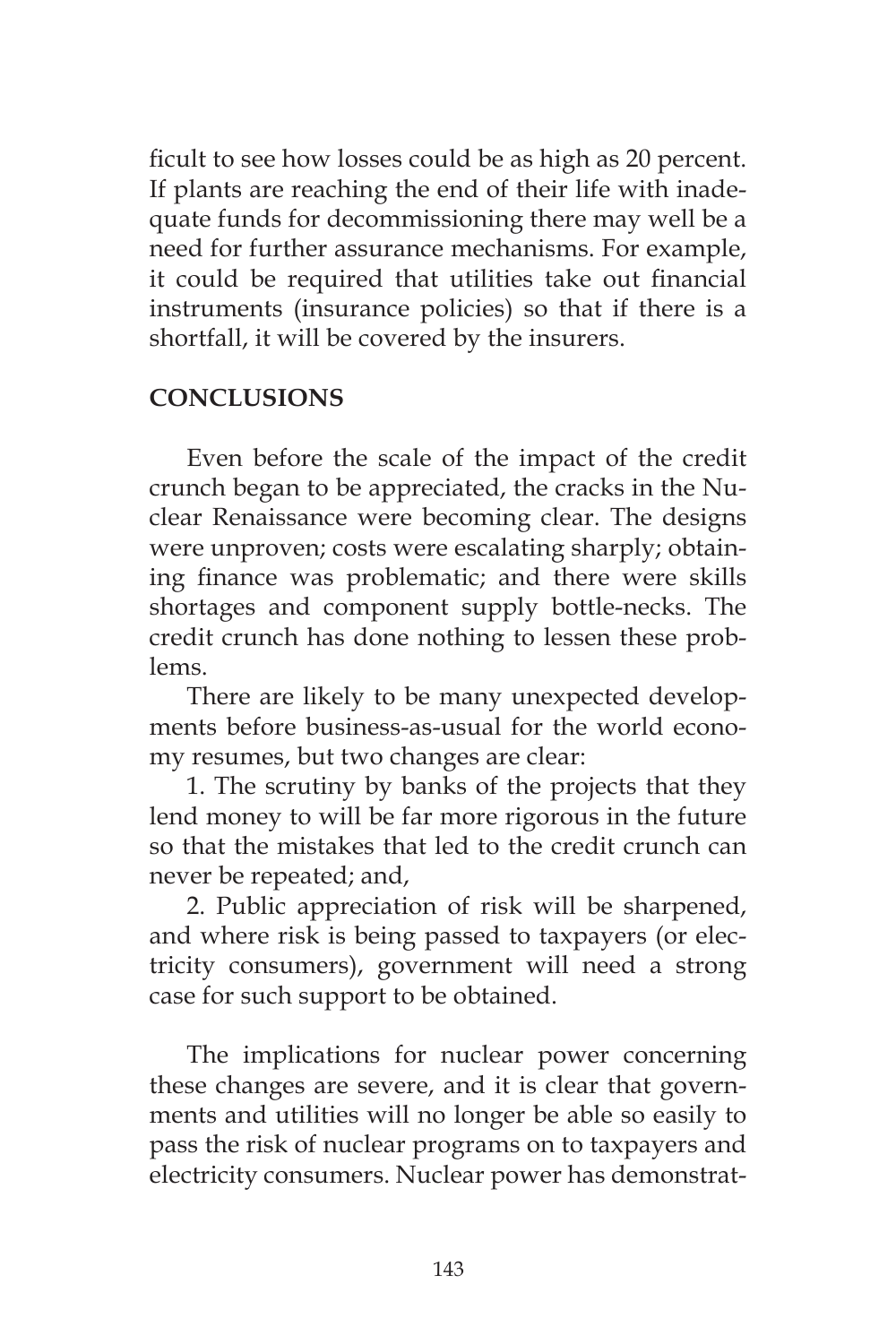ed extraordinary resilience over the past 2 decades, still remaining on the policy agenda despite its failings. So it would be unrealistic to assume that in a decade that powerful interests will no longer be lobbying for more nuclear orders. But the current conditions may be the best and perhaps the last chance for the nuclear industry. The external factors, such as fossil fuel prices, the need to act on climate change and the geopolitical situation are as favorable as they are likely to get. So if the nuclear industry cannot take advantage of these, will it get another chance? The nuclear workforce is aging and is not being replaced, and if a whole generation of new designs, which in a decade will be looking a little dated, has remained largely on paper, will there really be the appetite among private companies to spend the money necessary to bring another generation of designs to the market? Olkiluoto will continue to be the marker for the industry. At best, if there are no more delays and cost overruns, it will be a warning to potential investors, but if things keep going wrong and TVO fails financially, the ability to finance any future nuclear project will be put in doubt.

#### **ENDNOTES - CHAPTER 4**

1. **Finland's Olkiluoto Plant.** The Olkiluoto construction project in Finland has become an example of all that can go wrong in economic terms with a new nuclear plant build. It demonstrates the problems of construction delays, cost overruns, and hidden subsidies. A construction licence for Olkiluoto was issued in February 2005, and construction started that summer. As it was the first reactor ordered in a liberalized electricity market, it was seen as proof that nuclear power orders were feasible in these markets and as a demonstration of the improvements offered by the new designs. To reduce the risk to the buyer, Areva NP offered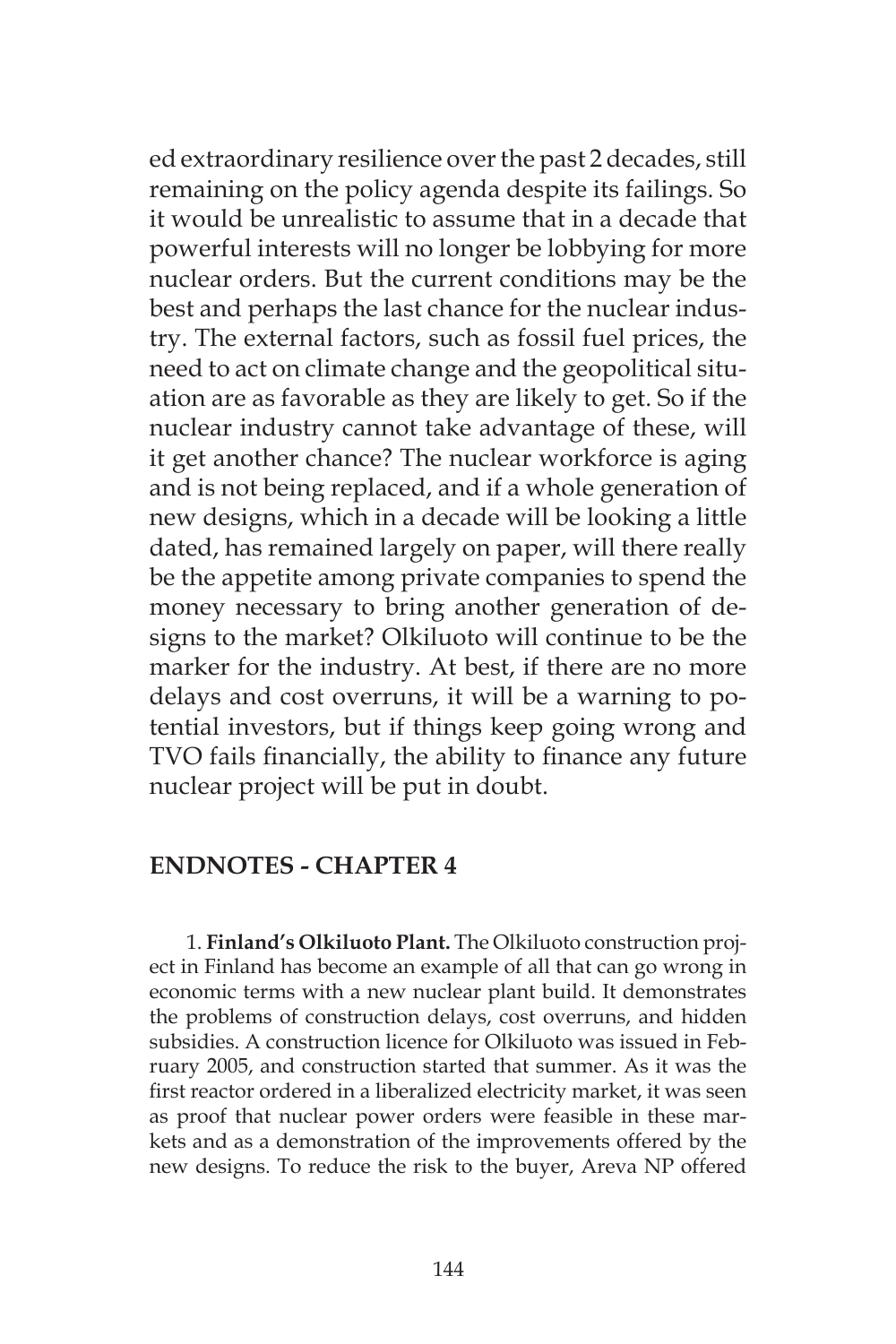the plant under "turnkey" terms, which means that the price paid by the utility (TVO) is fixed before construction starts, regardless of what actually happens to costs. The contract allows for fines on the contractors if the plant is late. The schedule allowed 48 months from pouring of first concrete to first criticality.

**Finance**. The European Renewable Energies Federation (EREF) and Greenpeace France made complaints to the European Commission in December 2004 that the financial arrangements contravened European State aid regulations. The Bayerische Landesbank (owned by the German state of Bavaria) led the syndicate that provided a loan of €1.95 billion, about 60 percent of the total cost, at an interest rate of 2.6 percent. France's Coface provided a €610 million export credit guarantee covering Areva NP's supplies, and the Swedish Export Agency SEK provided €110 million. In October 2006, the European Commission finally announced it would investigate the role of Coface. Subsequently, in what was seen as an eccentric judgement, it found that the guarantees did not represent unfair state aid. Regardless of this, it is clear that the arrangements for Olkiluoto are based on substantial state aid that will not be available to many plants. The interest rate on the loan is far below the levels that would be expected to apply for such an economically risky investment.

**Construction Problems**. In August 2005, the first concrete was poured. In September 2005 problems with the strength and porosity of the concrete delayed work. In February 2006, work was reported to be at least 6 months behind schedule, partly due to the concrete problems and partly to problems with qualifying pressure vessel welds and delays in detailed engineering design. In July 2006, TVO admitted the project was delayed by about a year and the Finnish regulator, STUK, published a report which uncovered quality control problems. In September 2006, the impact of the problems on Areva started to emerge. In its results for the first 6 months of 2006, Areva attributed a €300 million drop in first-half 2006 operating income of its nuclear operations to a provision to cover past and anticipated costs at Olkiluoto. The scale of penalties for late completion was also made public. The contractual penalty for Areva is 0.2 percent of the total contract value per week of delay (past May 1, 2009) for the first 26 weeks, and 0.1 percent each week beyond that. The contract limits the penalty to 10 percent, about €300 million. In December 2006, after only 16 months of construction, Areva announced the reactor was already 18 months behind schedule, which seems to assure that the full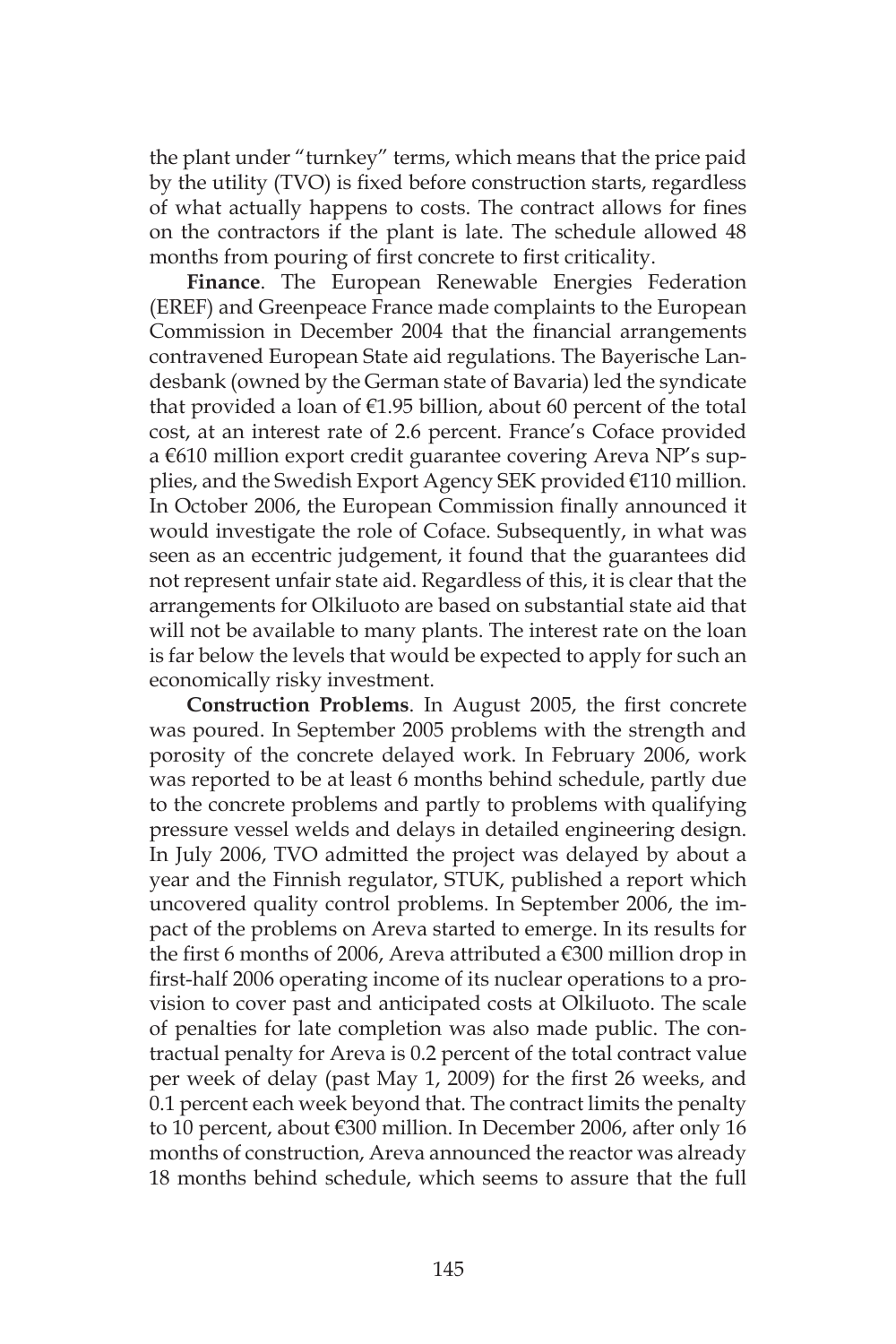penalty will be due. In late 2007, the cost overrun was reported to have increased to €1.5 billion and in October 2008, the estimated delay was increased to 3 years.

Relations between Areva NP and TVO are near a breaking point, with Areva NP now appearing to want to renege on the turnkey contract, claiming that TVO had not fulfilled its part of the deal. The turnkey contract is now in dispute and seems likely to be settled acrimoniously. In December 2008, Areva announced it had initiated a second arbitration against TVO to recover €1 billion in compensation for the delays, which it attributes to failings on the part of TVO, in particular, slowness in processing technical documentation. TVO countered in January 2009 by demanding €2.4 billion in compensation from Areva NP for delays in the project. These cases are likely to take several years to settle and will hang over both TVO and Areva NP until they are resolved.

**Implications**. The scale and immediacy of the problems at Olkiluoto has taken even sceptics by surprise. It remains to be seen how far these problems can be recovered, what the delays will be, and how far these problems will be reflected in higher costs (whether borne by Areva or TVO). However, a number of lessons do emerge:

- The contract value of  $\epsilon$ 2000/kW, which was never a cost estimate due to the turnkey nature of the contract, now appears likely to be a significant underestimate.
- Turnkey contracts may well be required by competitive tenders in liberalized electricity markets. Or, regulators may impose caps on recoverable nuclear construction costs, which would have the same effect. The willingness of vendors to bear the risk of cost over-runs in the light of the Olkiluoto experience is open to serious question.
- The skills needed to successfully build a nuclear plant are considerable. Lack of recent experience of nuclear construction projects may mean this requirement is even more difficult to meet.
- There are serious challenges to both safety and economic regulatory bodies. The Finnish safety regulator had not assessed a new reactor order for more than 30 years and had no experience of dealing with a first-of-a-kind design.

2. "Target date for operating Olkiluoto-3 again delayed, this time until 2012," *Nucleonics Week*, October 23, 2008.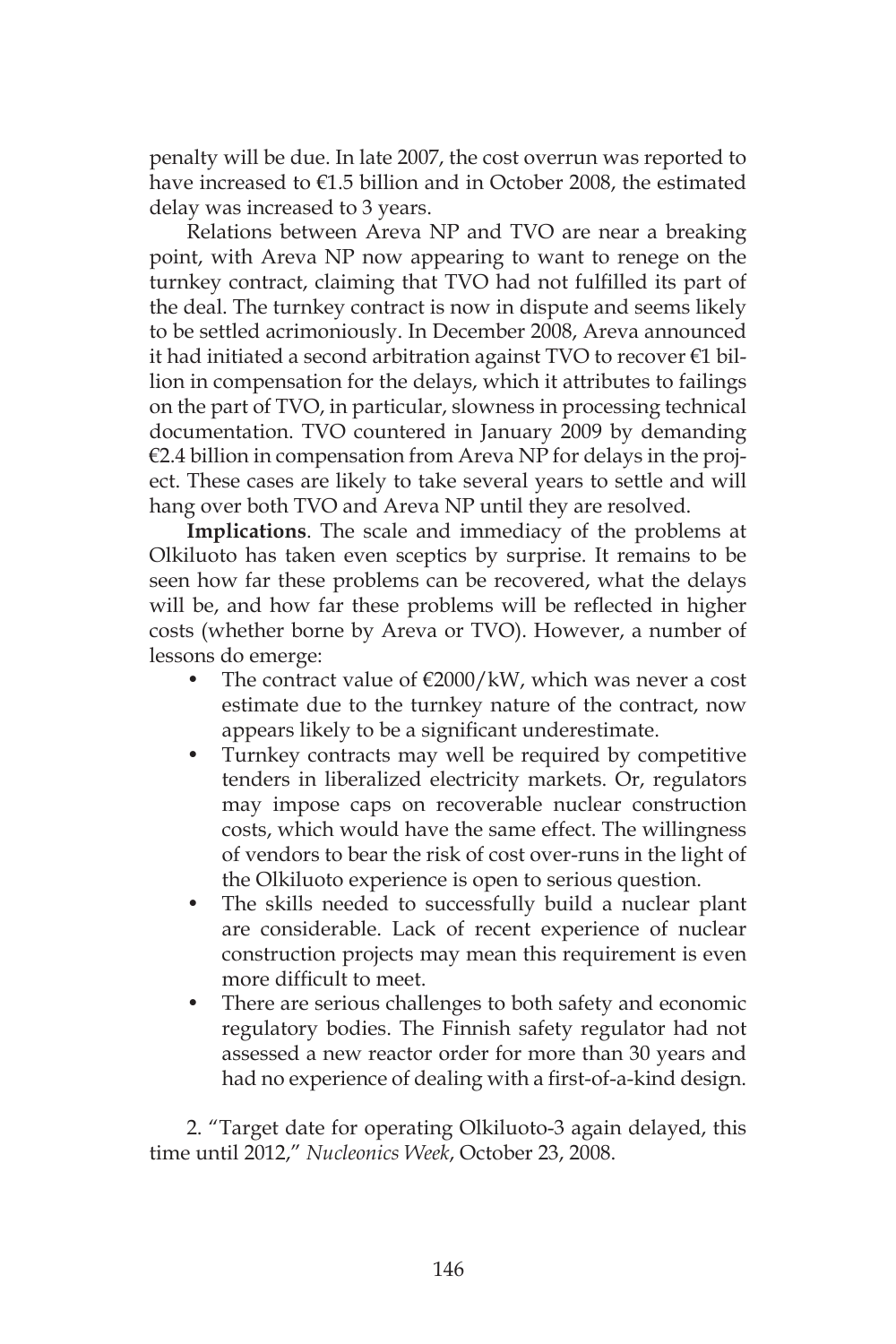3. "Nuclear Energy Institute president says Congress needs to boost loan guarantees," *Platt's Global Power Report*, October 16, 2008.

4. Prepared remarks of Deputy Energy Secretary Dennis Spurgeon at the second annual "Nuclear Fuel Cycle Monitor Global Nuclear Renaissance Summit,"Alexandria, Virginia, July 23, 2008.

5. "Nuclear Power's Role in Generating Electricity," Washington, DC: Congressional Budget Office, 2008, p. 33, available from *www.cbo.gov/ftpdocs/91xx/doc9133/05-02-Nuclear.pdf*.

6. Available from *www.lgprogram.energy.gov/press/100208.pdf*.

7. "Construction Costs To Soar For New U.S. Nuclear Power Plants," Standard & Poor's, 2008.

8. "US Working with Allies to Change Global Rules for Nuclear Financing," *Nucleonics Week*, October 23, 2008.

9. "Extra Fuel Poverty Funding 'Will Last a Single Winter'," *Observer*, November 9, 2008.

10. For more discussion on these factors, see "Construction Costs To Soar For New U.S. Nuclear Power Plants."

11. Peak Oil advocates claim we are near the maximum oil production level that can be achieved, and that as reserves become further depleted and supply cannot fulfill existing demand, prices will rise rapidly.

12. "Construction Costs To Soar For New U.S. Nuclear Power Plants."

13. I. C. Bupp and J. C. Derian, *Light Water: How the Nuclear Dream Dissolved*, New York, Basic Books, 1978.

14. "Construction Costs To Soar For New U.S. Nuclear Power Plants."